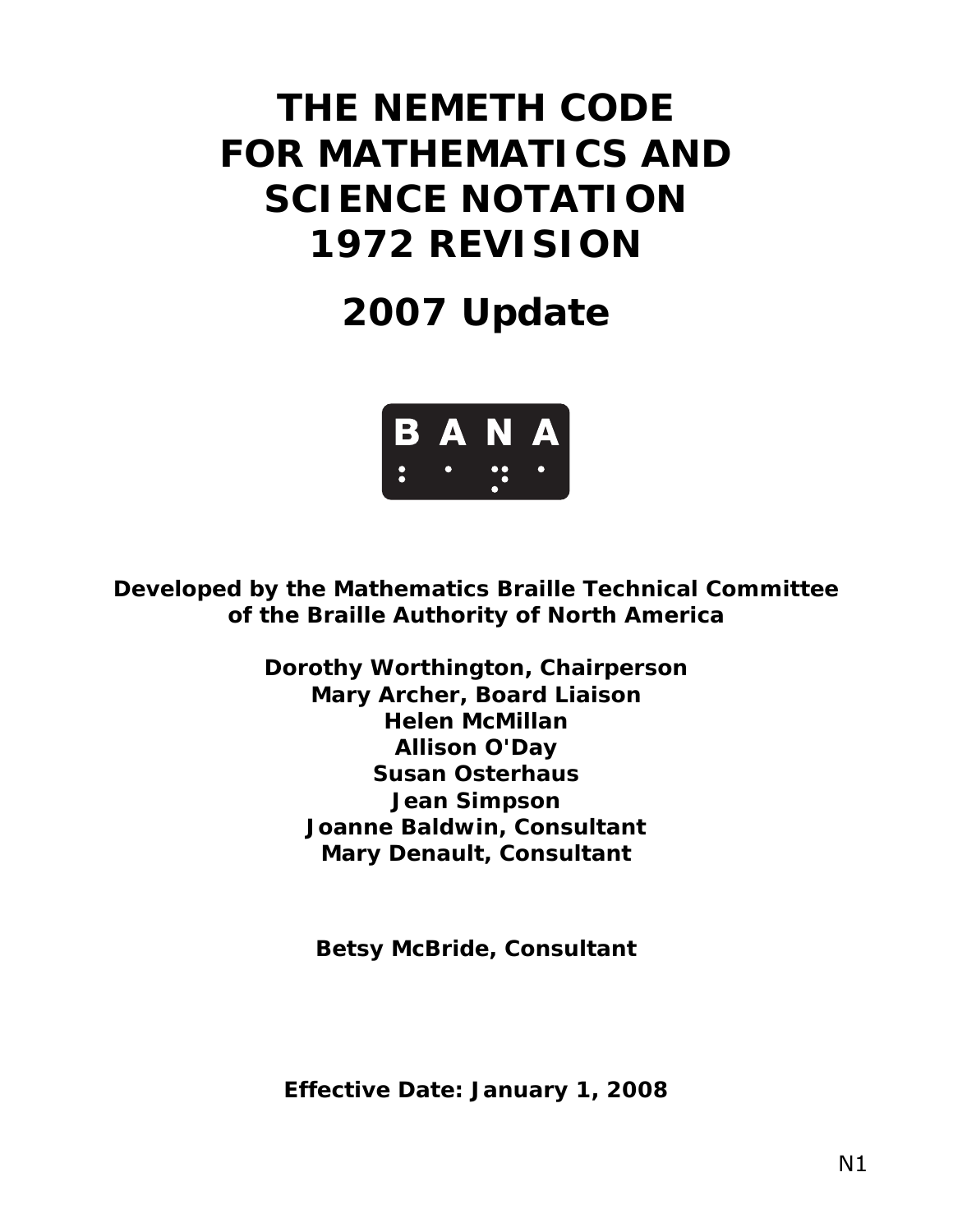# **Table of Changes**

| <b>Rule</b>   | Page      | Change                                                                         |  |  |  |  |  |
|---------------|-----------|--------------------------------------------------------------------------------|--|--|--|--|--|
| I             | 6         | Keystroke indicator added to list of shape<br>indicators                       |  |  |  |  |  |
| II: §11b      | 15        | Non-use of numeric indicator modified                                          |  |  |  |  |  |
| II: $$11b(4)$ | 15        | Example revised                                                                |  |  |  |  |  |
| II: §16       | 18        | Numerals in diagrams revised                                                   |  |  |  |  |  |
| $V: \S33a$    | $39 - 40$ | Examples $(1)-(4)$ updated                                                     |  |  |  |  |  |
| IX: §55e      | 68        | Rule edited; Examples (12)-(14) added                                          |  |  |  |  |  |
| XII: §64      | $77 - 78$ | Parenthetical expressions edited                                               |  |  |  |  |  |
| XVI           | 110       | Adds keystroke indicator to interior shape<br>modification indicator list      |  |  |  |  |  |
| XVI           | 111       | Corrects the print shape for "is"<br>perpendicular to"                         |  |  |  |  |  |
| XVI: §111a    | 115       | Additional paragraph added                                                     |  |  |  |  |  |
| XVI: §111d    | 116       | Adds new subsection on calculator or<br>computer keystrokes                    |  |  |  |  |  |
| XVI: §115e    | 118       | Adds new subsection that deals with<br>spacing between keystroke constructions |  |  |  |  |  |
| XVII: §119a   | 121       | Edited rule                                                                    |  |  |  |  |  |
| XVII: §119c   | 122       | Example (7) modified to show correct<br>spacing                                |  |  |  |  |  |
| XVIII: §120   | 124       | Braille in example (14) corrected                                              |  |  |  |  |  |
| XVIII: §126   | 126       | Braille in example (3) corrected                                               |  |  |  |  |  |
| XVIII: §128a  | 127       | Braille in example (1) corrected                                               |  |  |  |  |  |
| XXIV: §128c   | 170       | Rule on division clarified; additional<br>examples given                       |  |  |  |  |  |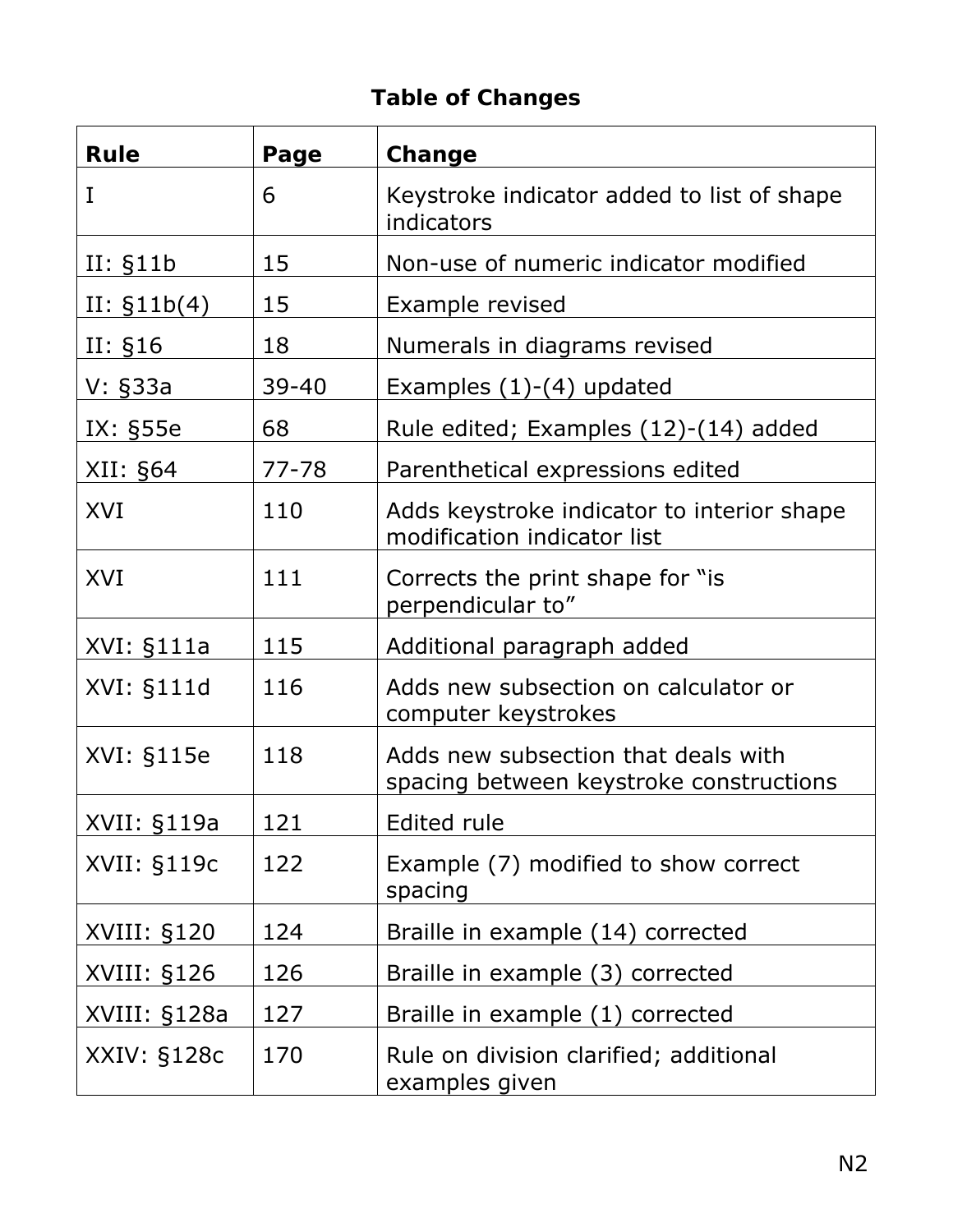| <b>Rule</b>   | Page     | Change                                                                                   |
|---------------|----------|------------------------------------------------------------------------------------------|
| XXIV: §184a   | 183      | Example (1) corrected to show proper use<br>of numeric indicators in unified expressions |
| XXV: §185biii | 186      | Typographical error corrected                                                            |
| XXV: §191bvi  | 197      | Typographical error corrected                                                            |
| XXV: §196     | 207      | New section on stem-and-leaf plots added                                                 |
| Appendix A    | 208      | Braille examples corrected                                                               |
| Appendix B    | 219      | Several index entries corrected                                                          |
| Appendix B    | 238      | Braille entry for empty set corrected                                                    |
| General Index | 249, 251 | Index items corrected                                                                    |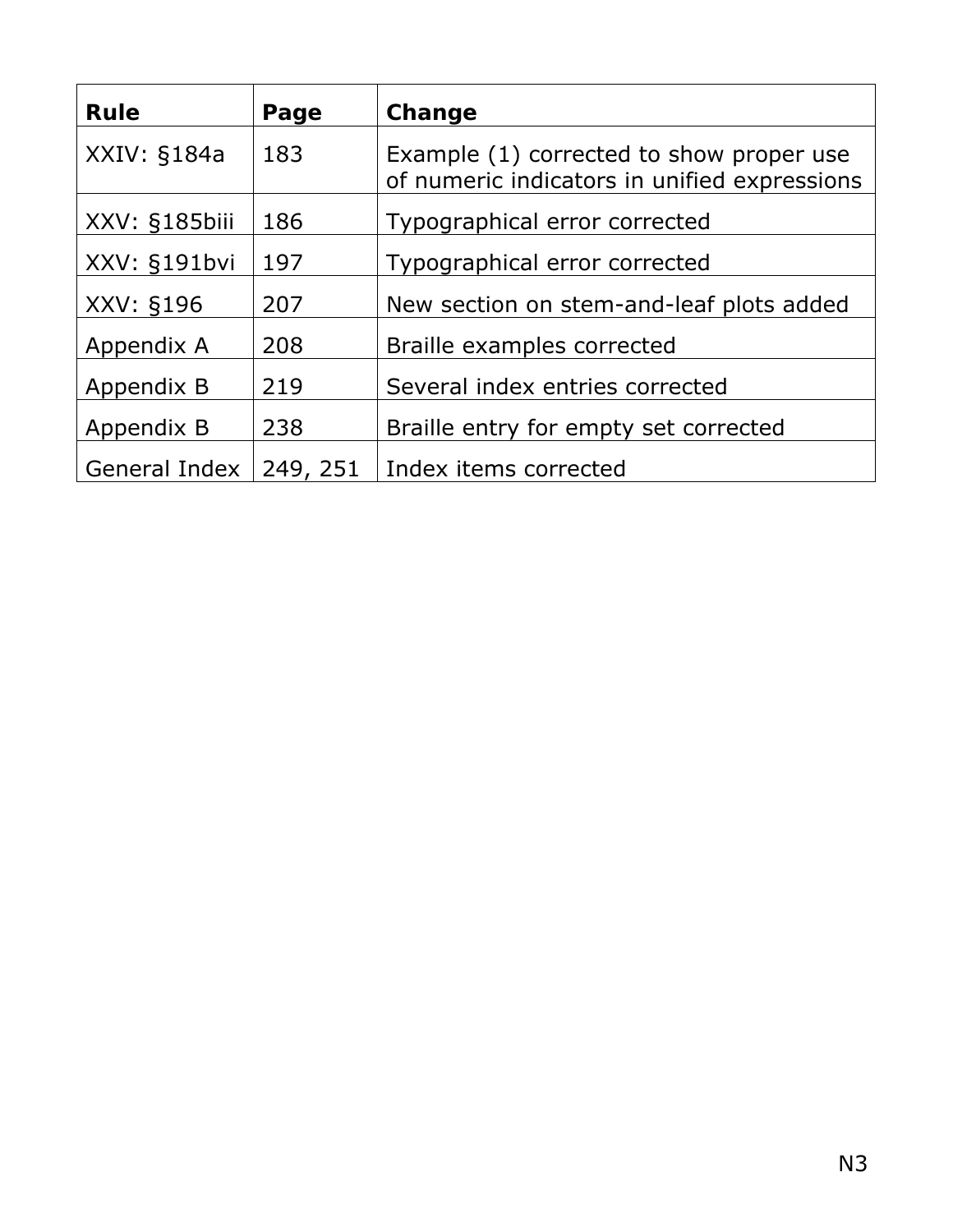### **RULE I--BRAILLE INDICATORS**

# **Shape Indicators**

[page 6]:

# **Keystroke Indicator (10-07)** ::

(Limited to use with calculator and computer-related text.)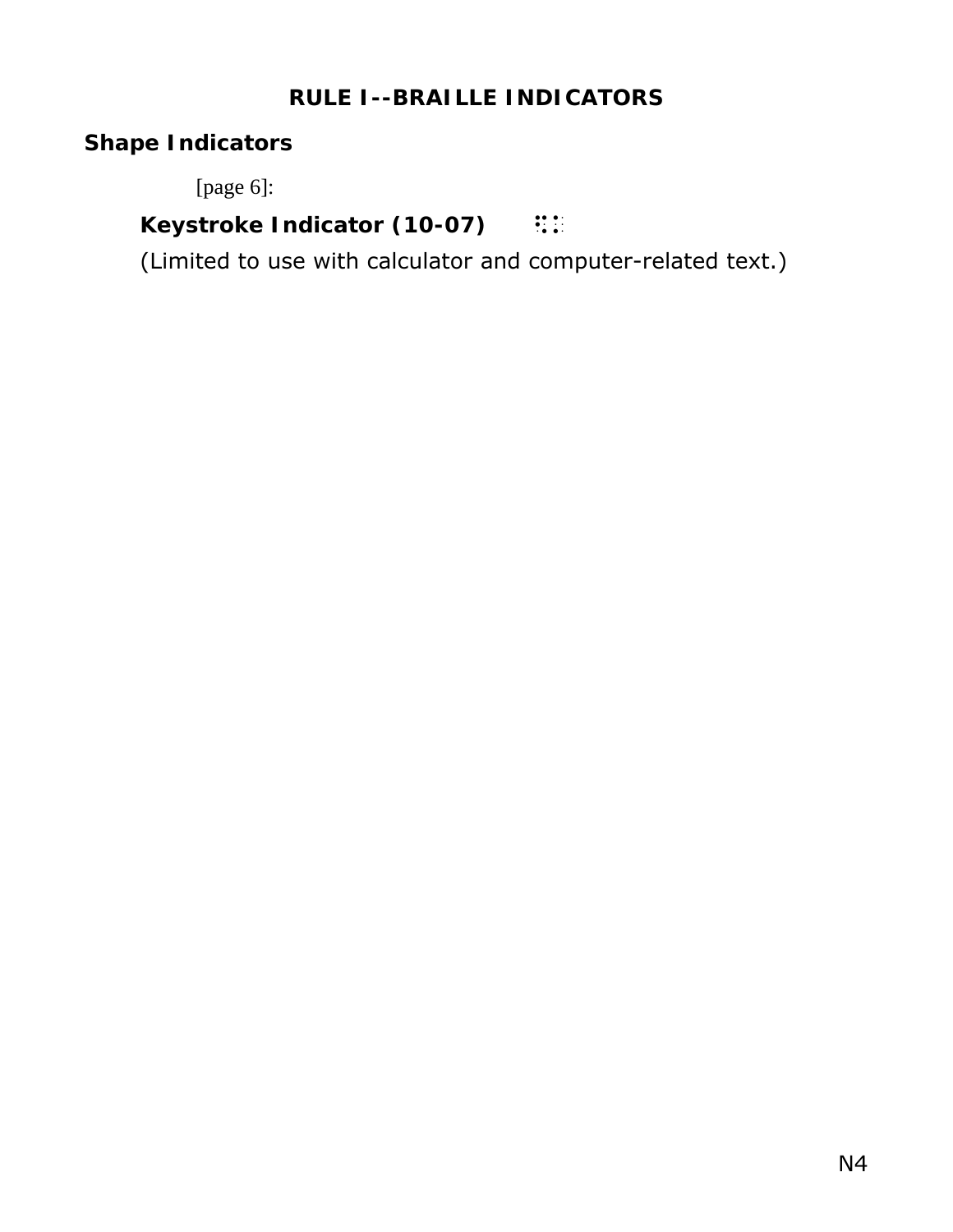#### **RULE II -- NUMERIC SIGNS AND SYMBOLS**

### **§11. Non-Use of the Numeric Indicator:**

[page 15] Change sentence to read:

**b. (10-07)** The numeric indicator must not be used in work arranged in columns and aligned for addition, subtraction, or multiplication, or in spatial arrangements for division.

> **(4)** Draw a line under the print example and replace the example with the following:

 2X- Y- 5Z+ 9 .K 0 7Y- 5Z+28 .K 0 5Y-11Z-43 .K 0. 10 .K 0. 10 .K 0. 10 .K 0. 10 .K 0. 10 .K 0. 10 .K 0. 10 .K 0. 10 .K 0. 10 .K 0. 10 .K 0. 10 .<br>5Y-11Z-43 .K 0. 10 .K 0. 10 .K 0. 10 .K 0. 10 .K 0. 10 .K 0. 10 .K 0. 10 .K 0. 10 .K 0. 10 .K 0. 10 .K 0. 10 .<br> 3333333333333333333

## **§16. Numerals in Diagrams:**

[page 18] Change first sentence to read:

**(10-07)** In diagrams which contain numeric labels, the numeric indicator must be used, except for the numeric labels on number lines in which case the numeric indicator should be omitted.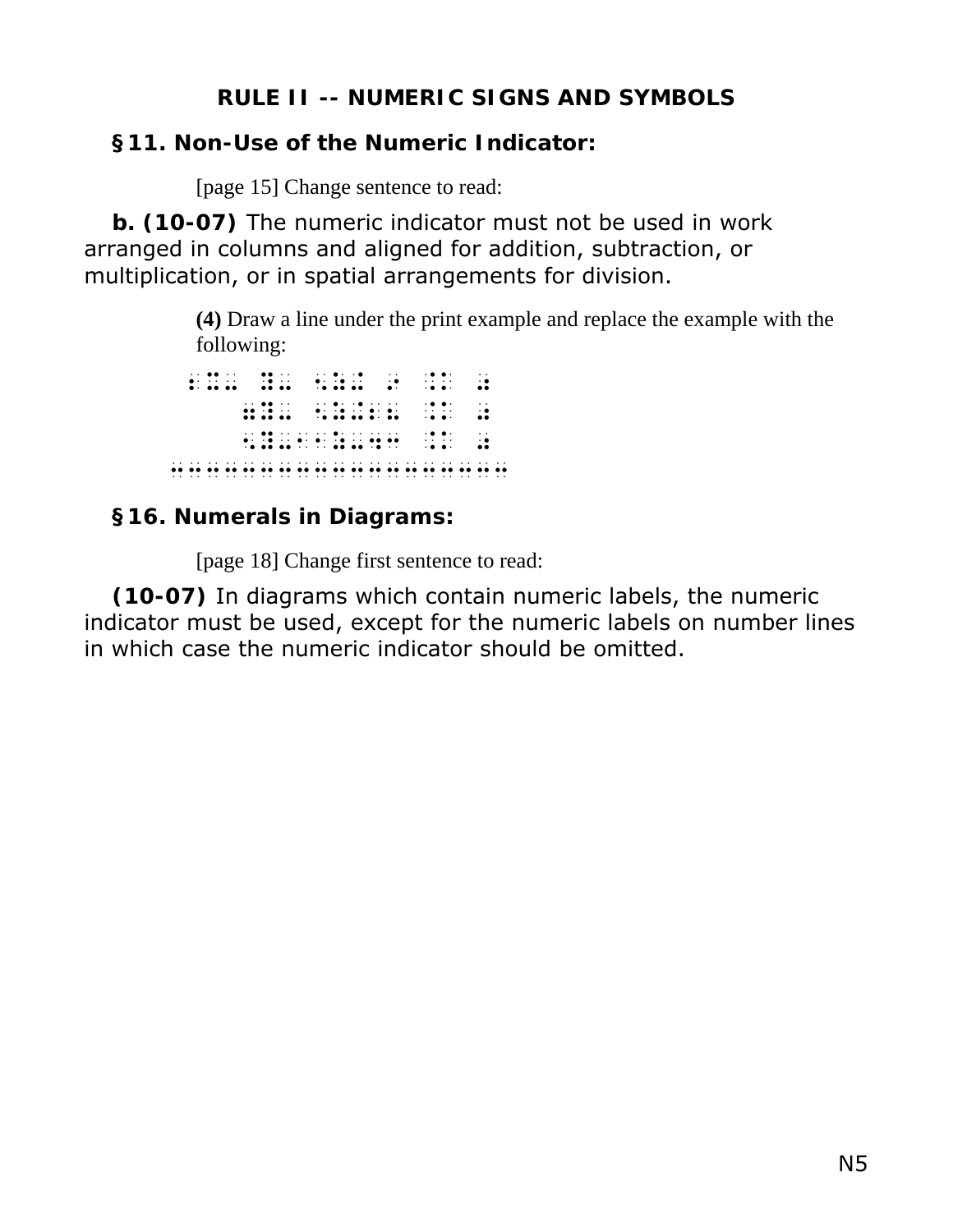#### **RULE V -- TYPE FORMS**

# **§33a. Examples (1)-(4):**

[pages 39 and 40] Mathematical statements should begin in cell 3 with runovers in cell 1 (not 1-3 as shown). (Refer to Rule XXV, §194.a.ii, page 204.)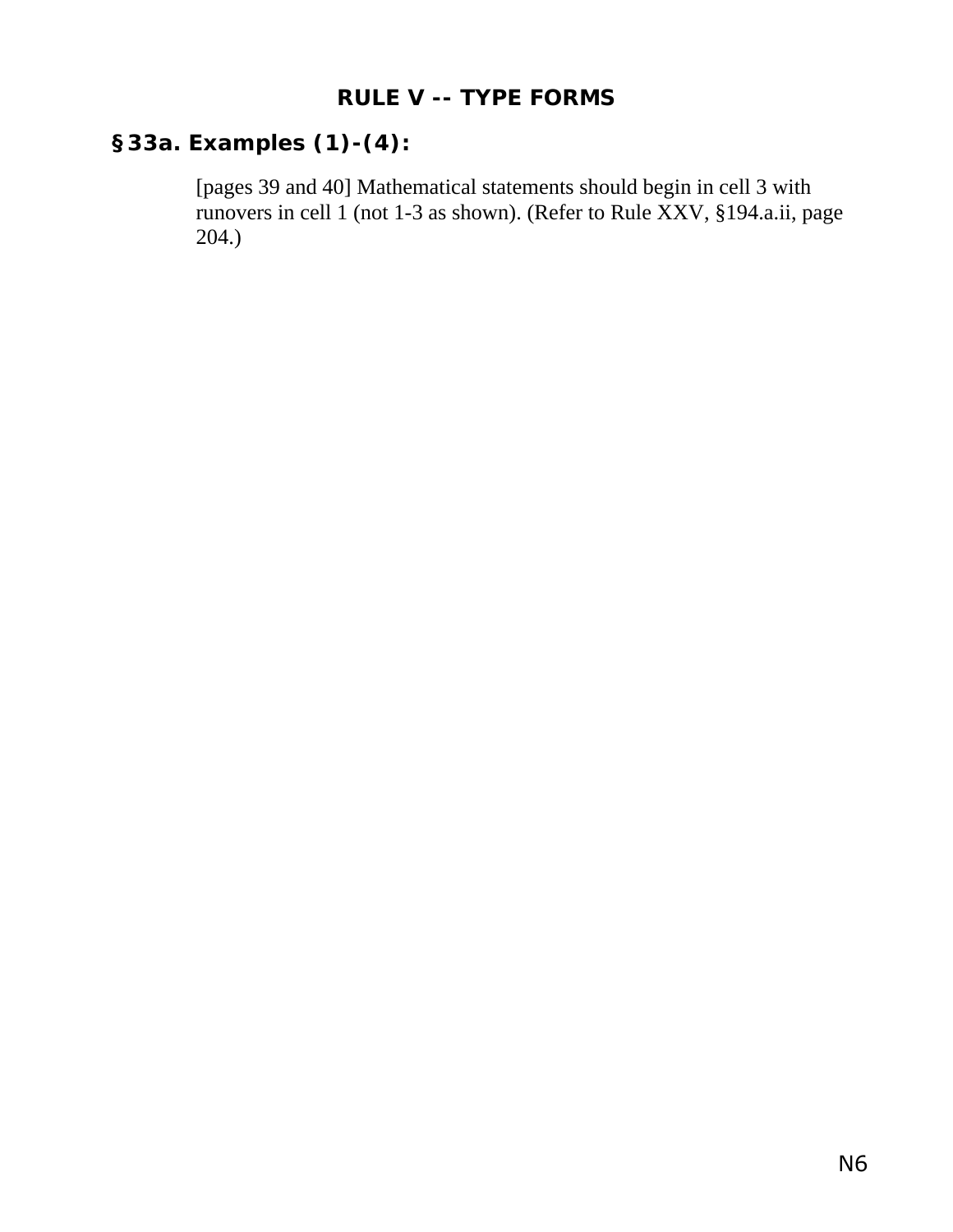#### **RULE IX -- CONTRACTIONS AND SHORT-FORM WORDS**

#### **§55e. Non-Use of Contractions and Short-Form Words:**

[page 68] Change the first sentence to read:

The one-cell, whole-word alphabet contractions for *but, can, … you, as* and the lower-sign whole-word contractions for *be, enough, were, his, in, was, to, into, by*, whether capitalized, italicized, or neither, must not be used when these words are in direct contact with any grouping symbol.

Change the last sentence to read:

When this rule precludes the use of a contraction in one part of a word, no part of the word may be contracted except in the case of the whole-word lower-sign contraction for *enough, were,* and *into*, which may be partially contracted.

Add the following examples:

 $(12)$  (into vs. onto)  $\therefore$   $\therefore$   $\therefore$   $\therefore$   $\therefore$   $\therefore$   $\therefore$   $\therefore$   $\therefore$   $\therefore$   $\therefore$   $\therefore$   $\therefore$   $\therefore$   $\therefore$   $\therefore$   $\therefore$   $\therefore$   $\therefore$   $\therefore$   $\therefore$   $\therefore$   $\therefore$   $\therefore$   $\therefore$   $\therefore$   $\therefore$   $\therefore$   $\therefore$   $\therefore$   $\therefore$   $\therefore$   $\therefore$  **(13)** (enough work done)  $\mathbb{H} \oplus \mathbb{H} \oplus \mathbb{H} \oplus \mathbb{H} \oplus \mathbb{H}$ **(14)** (as it were)  $\therefore$   $\therefore$   $\therefore$   $\therefore$   $\therefore$   $\therefore$   $\therefore$   $\therefore$   $\therefore$   $\therefore$   $\therefore$   $\therefore$   $\therefore$   $\therefore$   $\therefore$   $\therefore$   $\therefore$   $\therefore$   $\therefore$   $\therefore$   $\therefore$   $\therefore$   $\therefore$   $\therefore$   $\therefore$   $\therefore$   $\therefore$   $\therefore$   $\therefore$   $\therefore$   $\therefore$   $\therefore$   $\therefore$   $\there$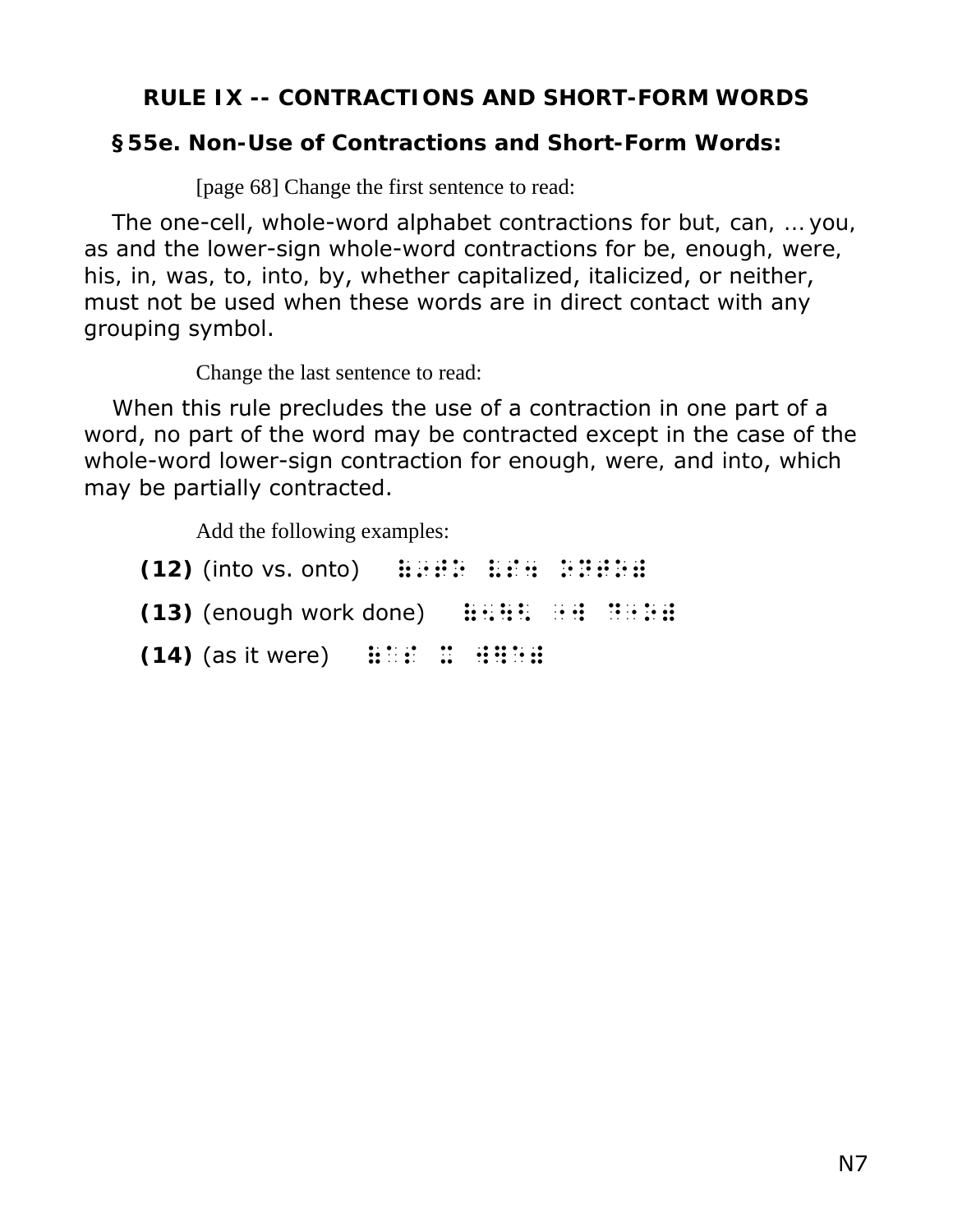#### **RULE XII -- FRACTIONS**

#### **§64. Mixed Numbers, Examples (3) and (4):**

[page 77] Change parenthetical explanation to read:

(this is not a mixed number; expression begins with a letter)

## **§64. Mixed Numbers, Example (5):**

[page 78] Change parenthetical explanation to read: (this is not a mixed number; fraction contains a letter)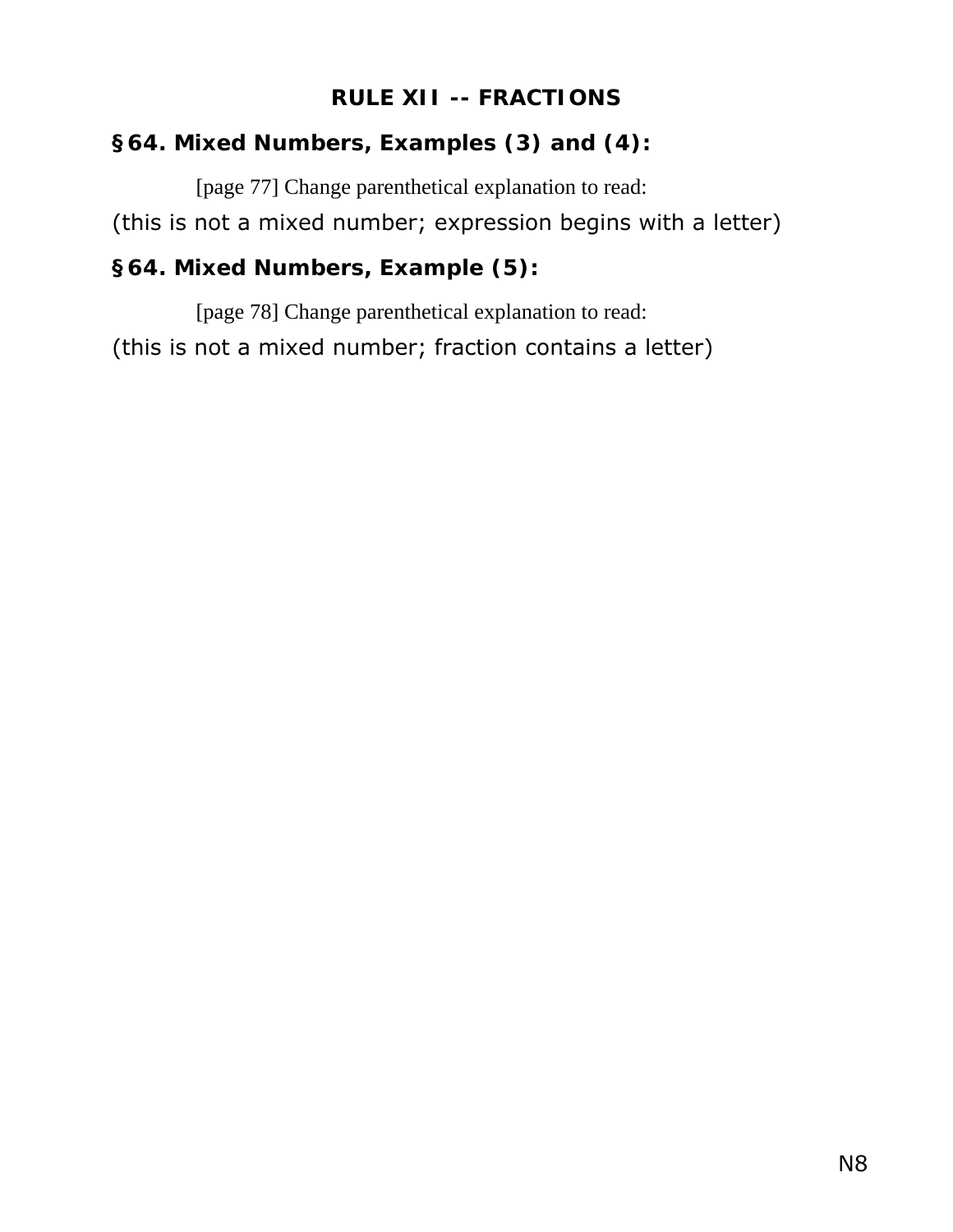#### **RULE XVI -- SHAPES**

## **Interior Shape-Modification Indicator**

[page 110] Add subentry

**Keystroke Indicator ::**:

(Limited to use with calculator and computer related text.)

### **Basic Shapes**

[page 111] Change the print shape representing "Is Perpendicular To" to ⊥

#### **§111a. Shape with Interior Modification:**

[page 115] Add the following paragraph:

**(10-07)** The numeric indicator must be used before a numeral or before a decimal point and a numeral following the interior shapemodification indicator.

## **§111d. Shape with Interior Modification:**

[page 116] Add the following new subsection d.:

**d. (10-07)** When a shape with interior modification depicts a labeled calculator or computer key within the instructional text, it must be represented in a contracted form employing a keystroke shape symbol/indicator.

**i.** The key label will immediately follow the keystroke indicator.

**ii.** The shape of the key is irrelevant. The actual shape(s) used in a particular text should be specified on the Transcriber's Notes page.

**iii.** No single keystroke construction may be divided between braille lines.

**iv.** The rules for preferred division of mathematical expressions do not apply; do not drop to a new line because the symbol on the key is a sign of comparison. If it is possible, duplicate the print lines when such lines are arranged in a logical sequence.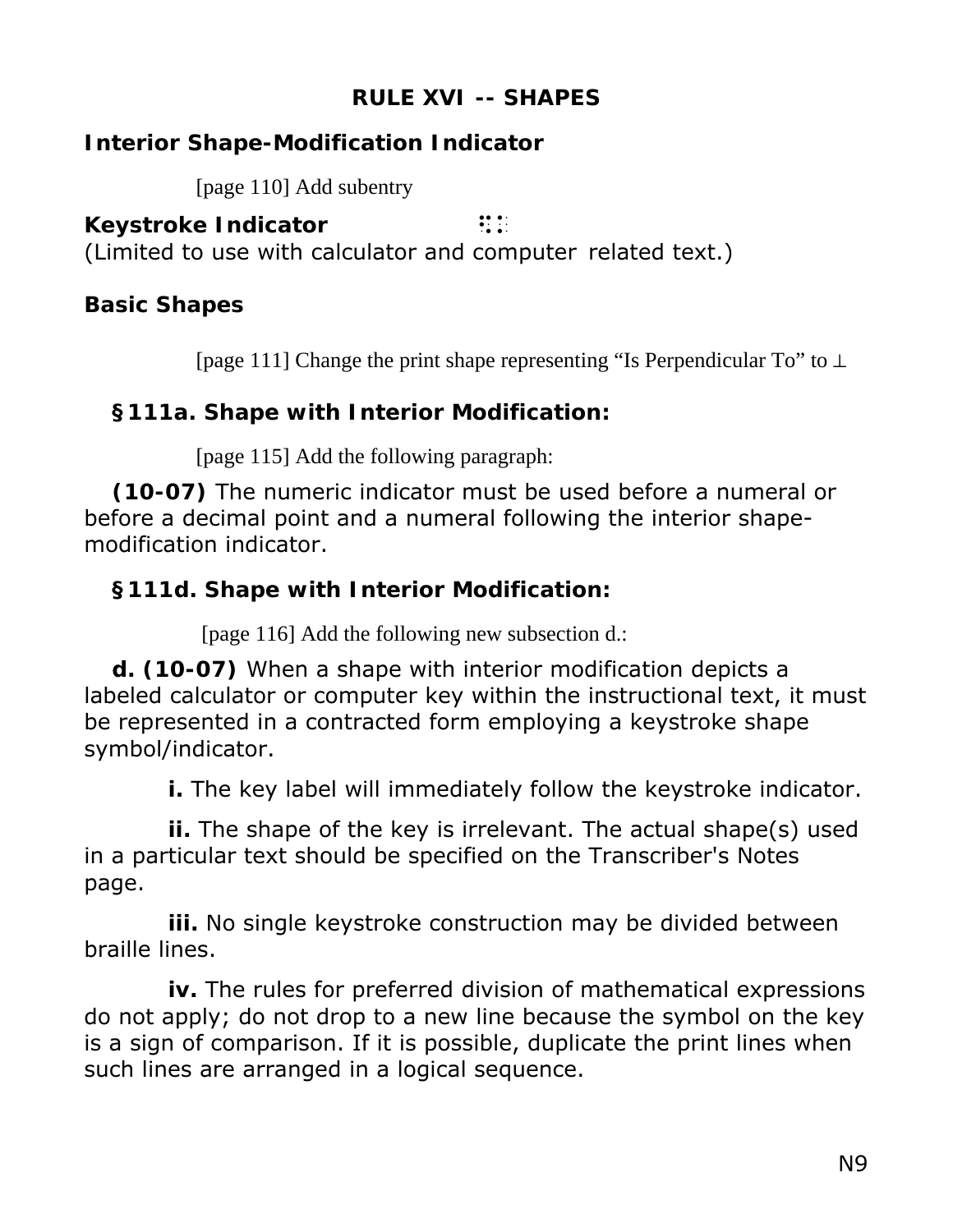**v.** No contractions may be used in a word, part of a word, or an abbreviation in contact with this symbol/indicator whether capitalized, italicized, neither or both.

**vi.** No space may be left between keystroke constructions and other similar constructions or mathematical symbols in a sequence of related calculations. Arrows contained in the labels on the keys should not be spaced from the material to which they apply.

**vii.** The numeric indicator is not required within the contracted keystroke construction.

- **(1)**  $\bigoplus$  *or*  $\bigoplus$  **:::::!!**
- $(2)$   $\Box$   $2 \times 3 + 4 \times \Box$   $5 =$ \$k(}2\$k`\*}3\$k+}4\$k)}\$k`\*}5\$k.k}
- **(3)**  $n \times P \times \Pi \Pi \Pi 1 = \Pi 1 + \Xi \Pi \Pi \nu^{x}$ 
	- $n \div n \div$   $\div$   $n \times 1 \div n \div$   $n \times 1$

 n\$k@\*],p\$k@\*]\$k(]\$k(]1\$k-]\$k(]1\$k+]i  $\ddot{x}$  is the sky. However, the sky. However, the sky. In the sky. However, the sky. However, the sky. \$k@0]\$k)]\$ky^x"]1\$k+\_/-]\$k-],p\$k.k]

 $(4)$  2  $\Box$  75  $\boxed{y^n}$   $\Box$  34  $\boxed{+}$ 

 $\frac{1}{2}$  k. 26 k. 16 k. 175 k. 175 k. 26 k. 275 k. 175 k. 175 k. 175 k. 175 k. 175 k. 175 k. 175 k. 175 k. 17<br>25 k. 175 k. 175 k. 184 k. 184 k. 184 k. 184 k. 184 k. 184 k. 184 k. 184 k. 184 k. 184 k. 184 k. 184 k. 184 k<br>

- **(5)** ENTER↑ **BEDGGBBBBBBBBBBBB**
- $(6)$   $\rightarrow$  °C  $\frac{1}{2}$ ;  $\frac{1}{2}$ ;  $\frac{1}{2}$ ;  $\frac{1}{2}$ ;  $\frac{1}{2}$ ;  $\frac{1}{2}$ ;  $\frac{1}{2}$ ;  $\frac{1}{2}$ ;  $\frac{1}{2}$ ;  $\frac{1}{2}$ ;  $\frac{1}{2}$ ;  $\frac{1}{2}$ ;  $\frac{1}{2}$ ;  $\frac{1}{2}$ ;  $\frac{1}{2}$ ;  $\frac{1}{2}$ ;  $\frac{1}{2}$ ;  $\frac{1}{2}$ ;  $\frac{1}{2}$
- $(7)$   $[x:y]$   $::::::::::::::::::::::$
- $(8)$  8  $\cdots$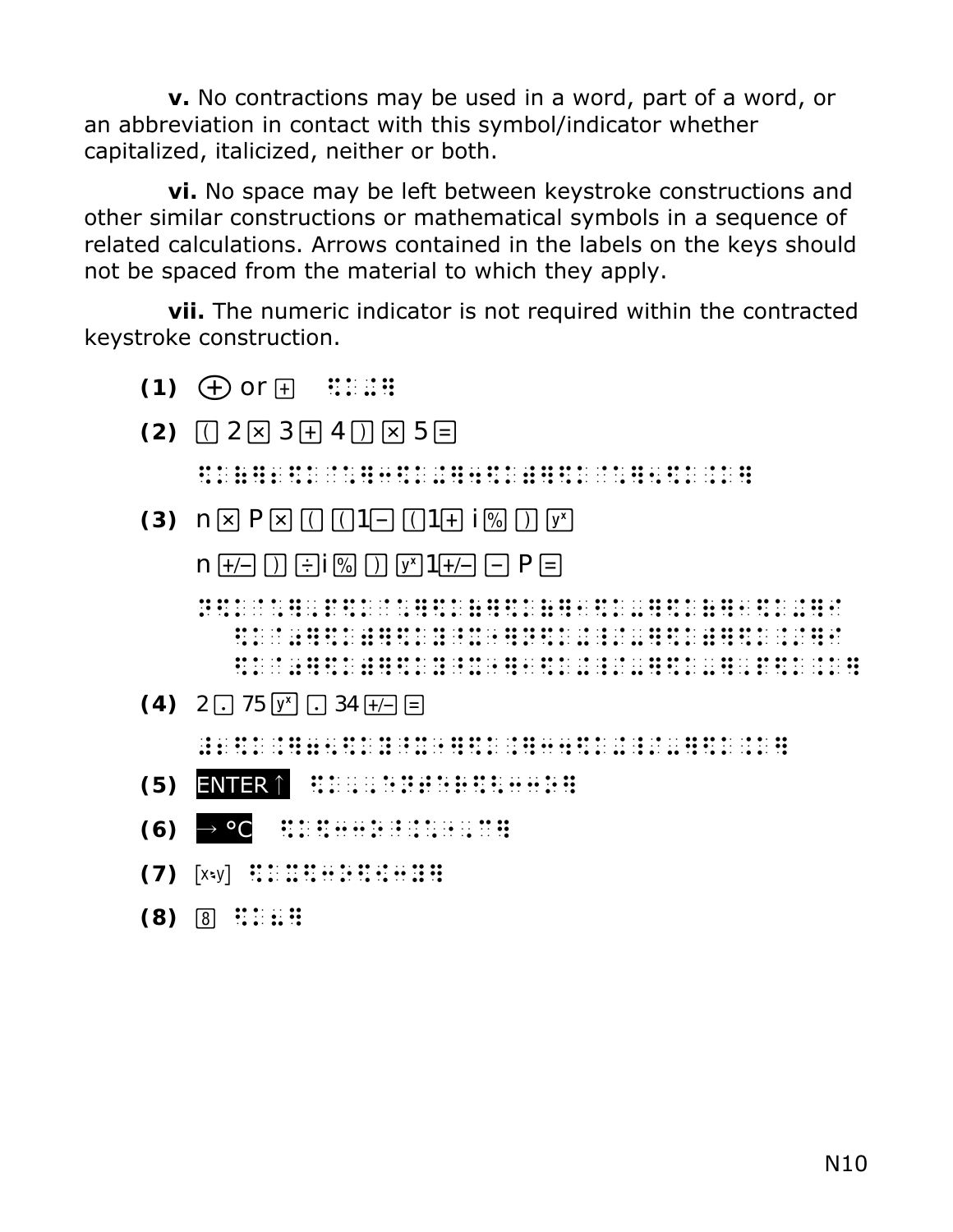# **§115e. Spacing with Symbols of Shape:**

[page 118] Add new e.:

**e. (10-07)** No space may be left between keystroke constructions and other similar constructions of mathematical symbols in a sequence of related calculations. Arrows contained in the labels on the keys should not be spaced from material to which they apply.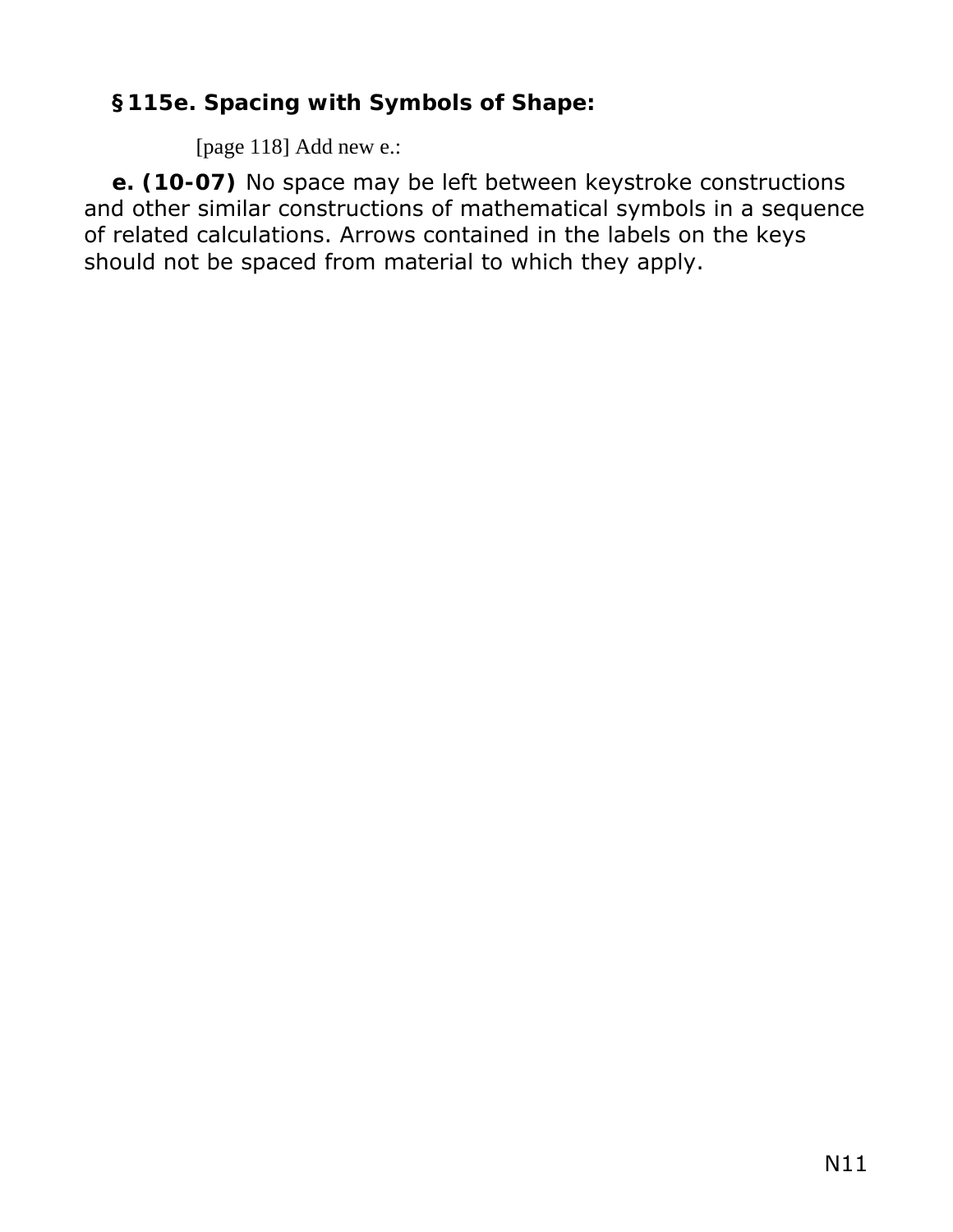#### **RULE XVII -- FUNCTION NAMES AND THEIR ABBREVIATIONS**

#### **§119. Spacing with Function Names and Their Abbreviations:**

[page 121] Change sentence to read:

**a. (10-07)** A space must be left after an unmodified function name or its abbreviation. If the function name or its abbreviation carries a superscript, subscript, modifier, or other braille indicator, the space must follow the superscript, subscript, termination of modifier, or other braille indicator.

#### **§119c. Spacing with Function Names and Their Abbreviations:**

[page 122] Change Example (7) braille to:

.<br>1980 - Liston Land, amerikansk politiker (\* 1980)<br>1980 - Liston Land, amerikansk politiker (\* 1980)<br>1980 - Liston Land, amerikansk politiker (\* 1980)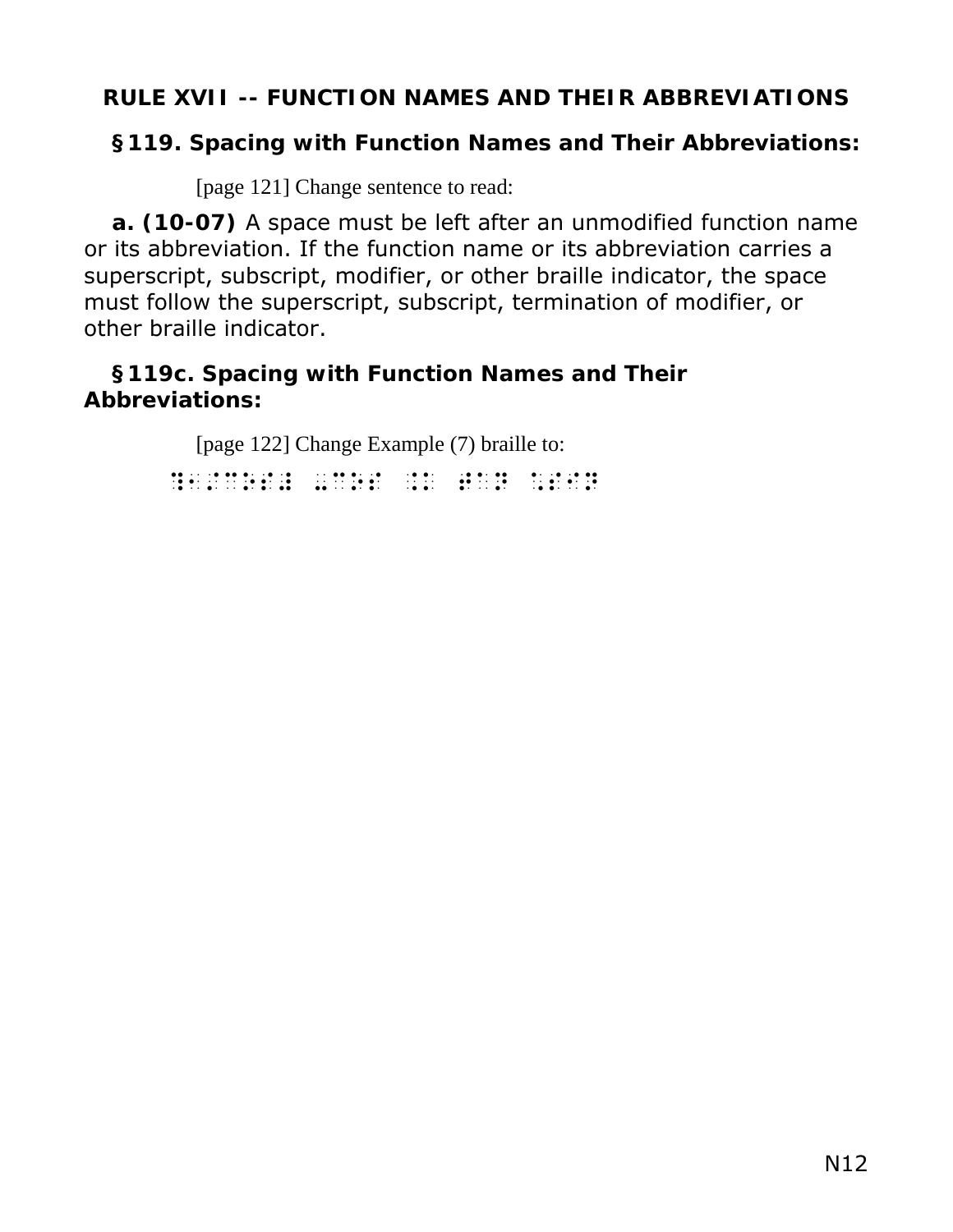#### **RULE XVIII -- SIGNS AND SYMBOLS OF GROUPING**

## **§120. Symbols of Grouping, Example (14):**

[page 124] Change braille to:

(DIVISOR)("PIAL QUOTI5T)+(REMA9D])  $1.6$  (D)  $1.6$  (D)  $1.6$  (D)  $1.6$  (D)  $1.6$  (D)  $1.6$  (D)  $1.6$  (D)  $1.6$  (D)  $1.6$  (D)  $1.6$  (D)  $1.6$  (D)  $1.6$  (D)  $1.6$  (D)  $1.6$  (D)  $1.6$  (D)  $1.6$  (D)  $1.6$  (D)  $1.6$  (D)  $1.6$  (D)  $1.6$  (D)  $1.6$  (D)  $1.6$  (D)

# **§126. Use of Enlarged Grouping Symbols, Example (3):**

[page 126] Change braille to:

Y .K @,(X, IF X "K.K #0 @,(0, IF X .1 #0\_4

# **§128a. Spacing with Symbols of Grouping, Example (1):**

[page 127] Numeric indicators are required after the comparison signs. (Refer to §126 (1) (page 126.) Change braille to:

.,(2X+ Y .K #9.,) .,( X-3Y .K #11.,)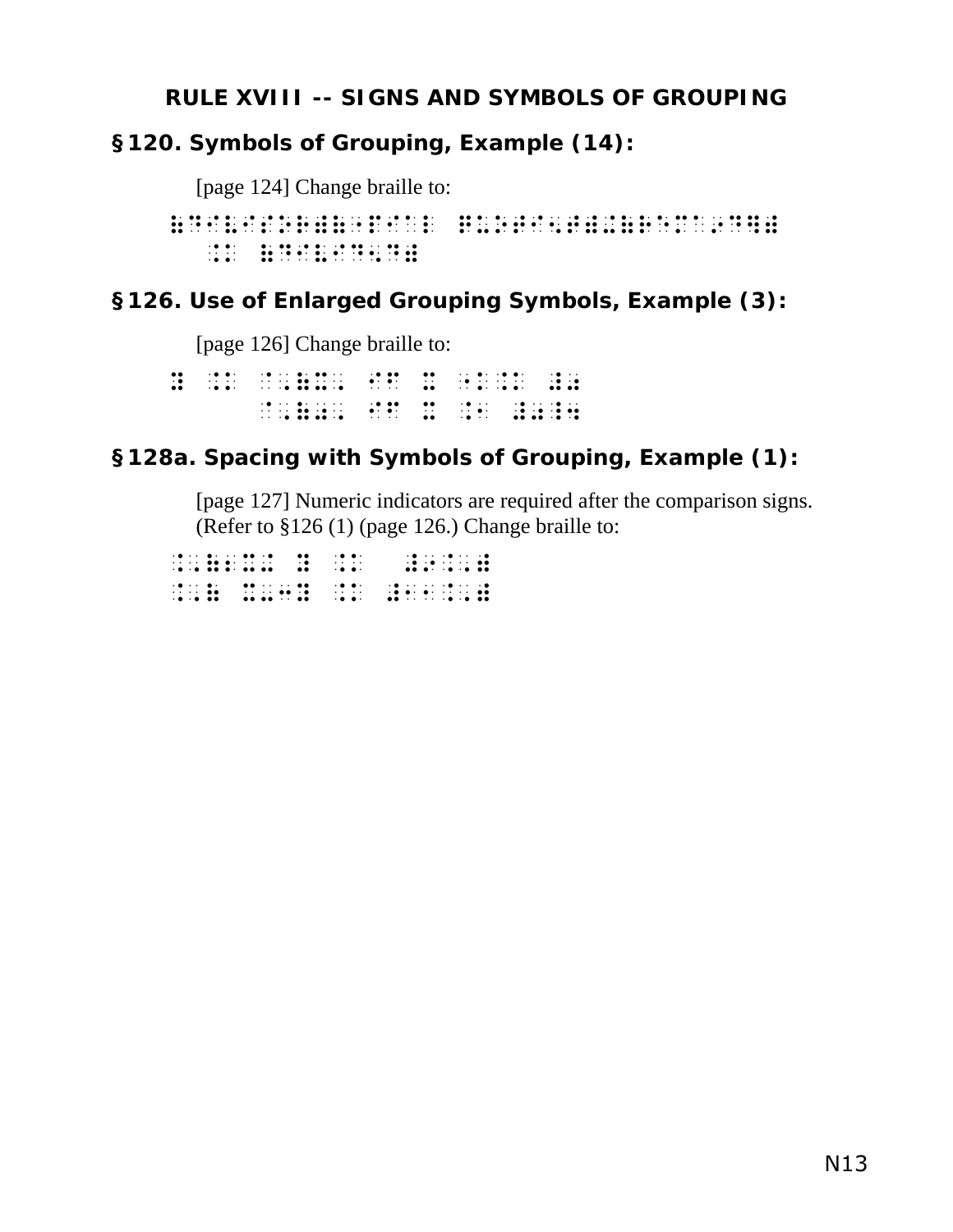#### **RULE XXIV -- SPATIAL ARRANGEMENTS**

#### **§180c. Division:**

[page 170] Change the third sentence to read:

**(10-07)** However, when the division arrangement contains only a divisor and a dividend composed entirely of numerals with or without decimal points and/or commas, but no quotient and no partial products and differences, …

Add the following examples:

| 6)48          |                                                                                                                                                                                                                                                                                                                                                                                                                                                                                     |
|---------------|-------------------------------------------------------------------------------------------------------------------------------------------------------------------------------------------------------------------------------------------------------------------------------------------------------------------------------------------------------------------------------------------------------------------------------------------------------------------------------------|
| 7)104.58      | $\mathcal{A} \oplus \mathcal{A} \oplus \mathcal{A} \oplus \mathcal{A} \oplus \mathcal{A} \oplus \mathcal{A} \oplus \mathcal{A} \oplus \mathcal{A} \oplus \mathcal{A} \oplus \mathcal{A} \oplus \mathcal{A} \oplus \mathcal{A} \oplus \mathcal{A} \oplus \mathcal{A} \oplus \mathcal{A} \oplus \mathcal{A} \oplus \mathcal{A} \oplus \mathcal{A} \oplus \mathcal{A} \oplus \mathcal{A} \oplus \mathcal{A} \oplus \mathcal{A} \oplus \mathcal{A} \oplus \mathcal{A} \oplus \mathcal{$ |
| 6)1 ft. 6 in. | <br>$\bullet$ .<br>$\bullet\bullet$<br>.<br>$\cdots$<br>.<br>$\bullet$ .<br>$\cdots$                                                                                                                                                                                                                                                                                                                                                                                                |

#### **§184a. Unified Expressions, Example (1):**

[page 183] Numeric indicators are required after the comparison signs. (Refer to Example (2).) Change braille to:

|                                        | $\cdot$  |                                                                                                                                                                    |
|----------------------------------------|----------|--------------------------------------------------------------------------------------------------------------------------------------------------------------------|
|                                        | $\cdots$ |                                                                                                                                                                    |
| $\cdot$ a $\cdot$ a $\cdot$ a as as as | $\cdot$  | $\bullet\bullet\hspace{0.2cm}\cdots\hspace{0.2cm}\bullet\hspace{0.2cm}\bullet\hspace{0.2cm}\bullet\hspace{0.2cm}\bullet\hspace{0.2cm}\bullet\hspace{0.2cm}\bullet$ |
|                                        | $\cdot$  |                                                                                                                                                                    |
|                                        | $\cdots$ |                                                                                                                                                                    |
|                                        | $\cdot$  | . <b>. .</b>                                                                                                                                                       |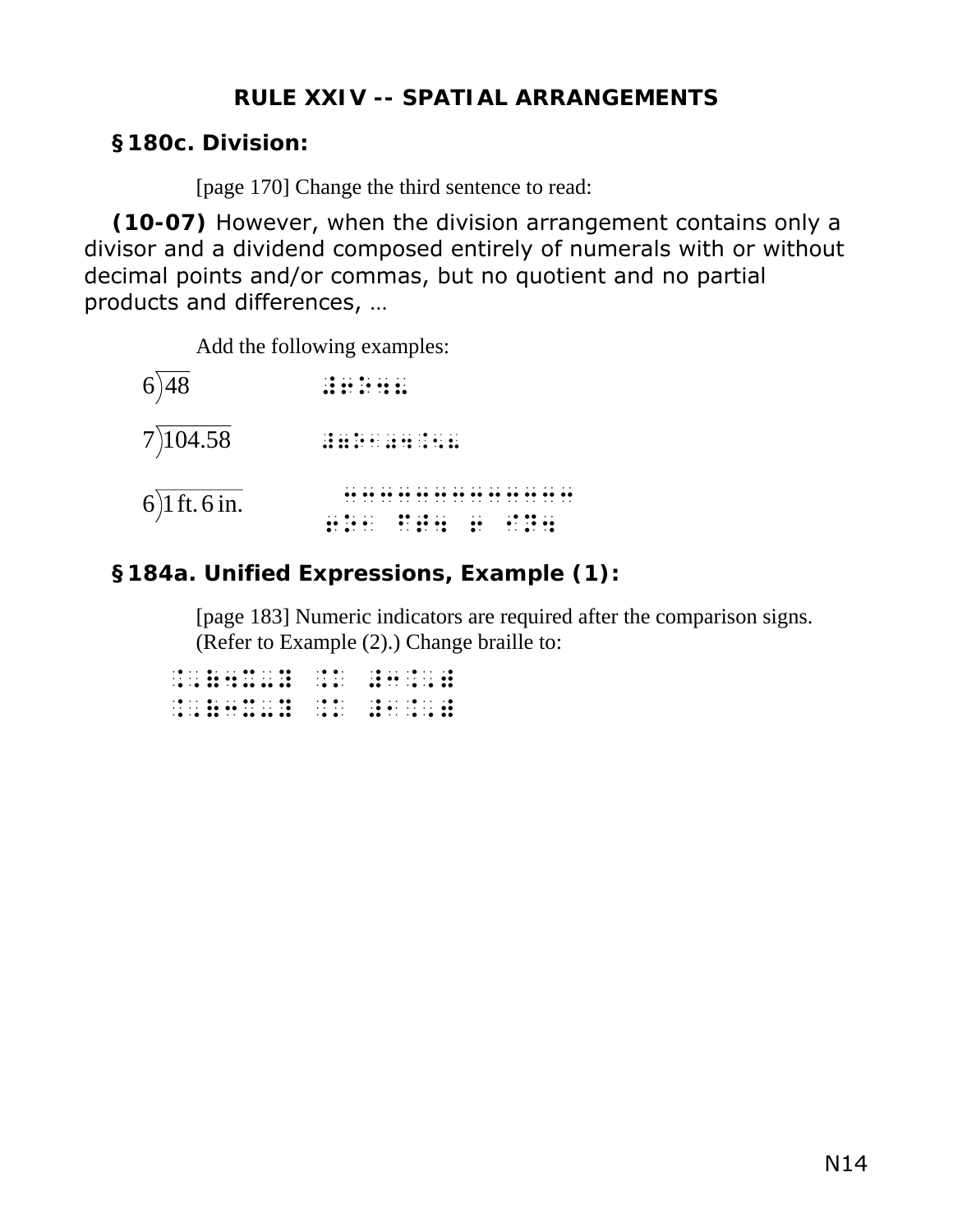#### **RULE XXV -- FORMAT**

#### **§185biii. Spatial Arrangements:**

[page 186] Change word "principle" to "principal".

### **§191bvi. Margins for Non-Spatial Itemized Material, Example (3)**

[page 197] Third braille line, first visible cell should be:

 $\frac{1}{2}$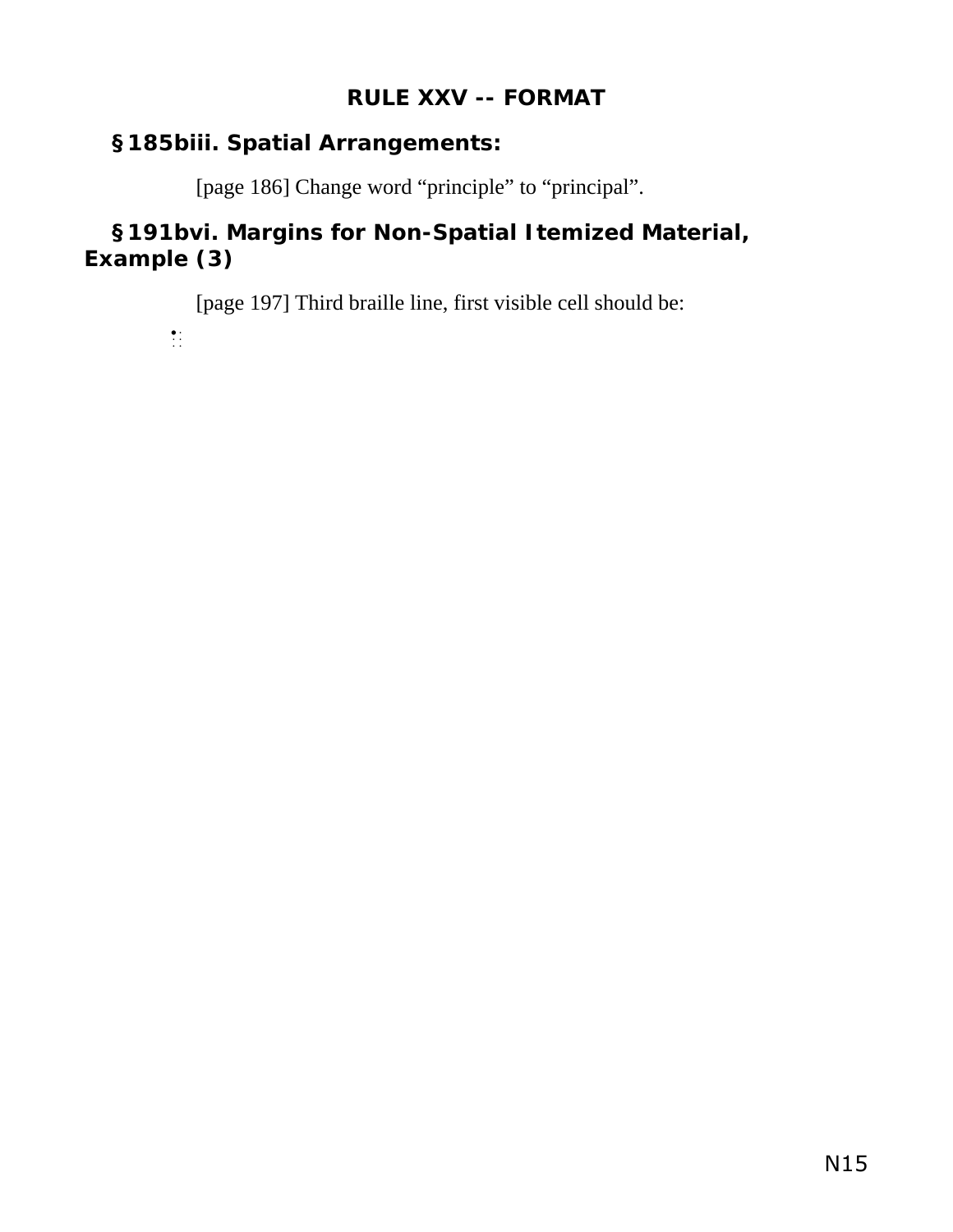[page 207] Insert new section:

#### **§196. (10-07) Stem-and-Leaf Plots:**

A stem-and-leaf plot is a method of showing data distribution. It is a specialized table that is brailled in Nemeth notation using the rules for Tables and Columns in *Braille Formats: Principles of Print to Braille Transcription.* 

A stem-and-leaf plot is made up of columns and rows which usually include a heading. The data may be shown as numbers or letters. A key is almost always provided and must be brailled beginning in cell 1 preceding the stem-and-leaf plot.

The symbols used in a stem-and-leaf plot do not need to be included on a Special Symbols page unless the text is an elementary math book below the 4th grade.

**a.** The stem-and-leaf plot resembles a horizontal bar graph, and therefore, it is important to retain the shape. A vertical line (dots 456) separates the column headings and extends to the end of the plot. One blank cell precedes and follows the vertical line. The data on the left (stem) is right justified to the vertical line and the data on the right (leaf) is left justified to the vertical line.

**i.** Avoid running over lines if possible. If necessary to runover the line, indent the line two cells to the right. Exception: in back-toback plots that have a runover in the left column, the indention is two cells to the left.

**ii.** A runover of leaves shown in print should be ignored. Use the full width of the braille column before beginning an indented row.

**iii.** The next stem-and-leaf row entry begins on the line after the runover.

**iv**. Note: Do not follow the *Braille Formats* rules for blank spaces that occur across the width of a column in tables. A blank space in a stem-and-leaf plot column is left blank and may occur in either the stem or leaf.

**v.** Every effort should be made to be consistent throughout a transcription.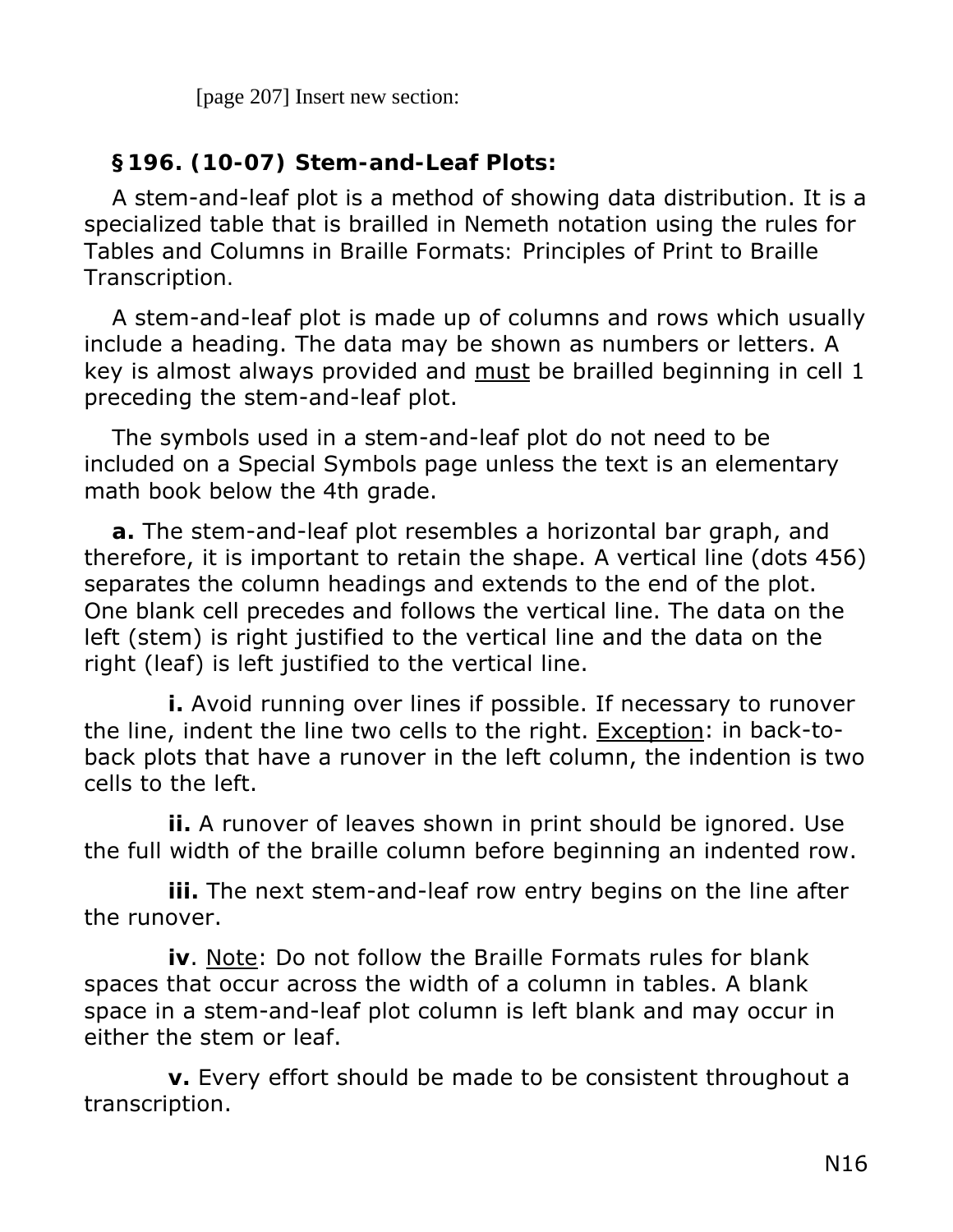**b.** If a key is provided in print, it must precede the stem-and-leaf plot, even though it may appear in a different location in print. The portion of the key that replicates an entry in the plot is brailled without the numeric indicator or English letter indicator and including vertical lines as it would appear within the plot. The value assigned to the key is brailled using the numeric indicator or English letter indicator as required by the Nemeth Code. The key is formatted in cell 1 with any runover in cell 3.

When two keys are shown in print for back-to-back plots, the left column key is brailled first, followed by the right column key. Each is brailled beginning in cell 1 with any runover in cell 3.

**c.** When the data is represented by numbers in the body of the plot:

**i.** omit the numeric indicator in the body of the plot,

**ii**. braille single digit entries unspaced,

**iii.** entries consisting of groups of two or more digits require one blank cell between entries, (*See example 26D*.)

**iv.** omit a comma or other punctuation shown between units of data.

**d.** When the data is represented by letters in the body of the plot:

**i**. single cap each capital letter,

**ii.** omit the English letter indicator in the body of the plot,

**iii.** single letters are brailled unspaced,

**iv.** entries consisting of groups of two or more letters require one blank cell between each entry,

**v.** omit a comma or other punctuation shown between units of data.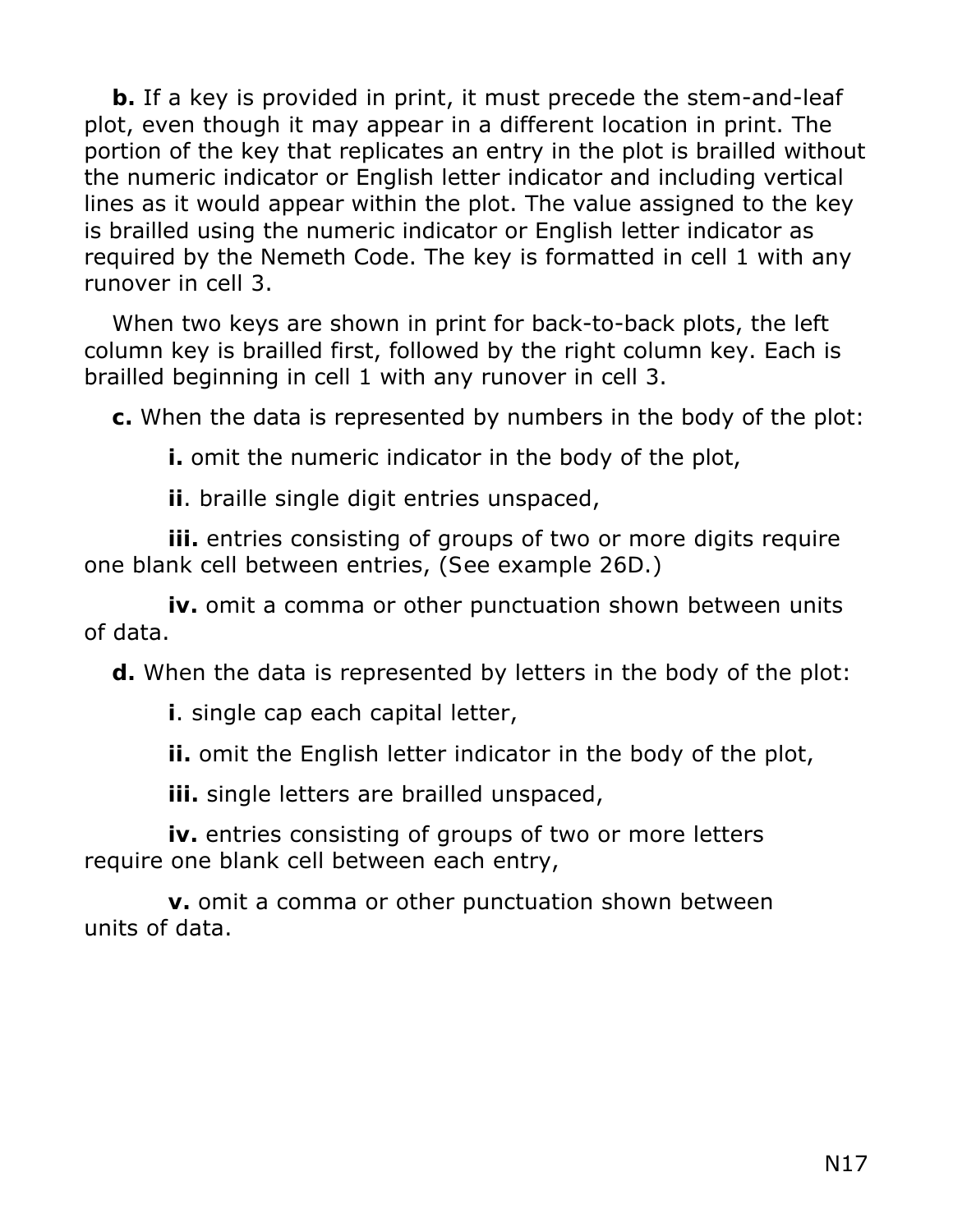**(1)** This example is a basic stem-and-leaf plot with designated columns and a runover in print in the first line under "Leaf." Notice that no numeric indicator is used in either column and that there is no space between numbers.

| Stem   Leaf                                |                                  |
|--------------------------------------------|----------------------------------|
|                                            | 1 2 2 2 3 4 4 5 5 5 5 6 6 7      |
|                                            | 7778899999                       |
| $2^{\circ}$                                | 01112668                         |
| 3                                          | 0<br>$1/2 = 12$                  |
| $\mathbb{R}^2$                             | $\ddot{\cdot}$                   |
|                                            | $\dddot{\bullet}$                |
|                                            | .<br>$\cdot\bullet$              |
| $\cdot$ .<br>$\ddot{\cdot}$ :              | $\ddot{\cdot}$                   |
| $\ddot{\phantom{0}}$<br>$\ddot{\bullet}$ : | $\cdot\bullet$<br>$\ddot{\cdot}$ |
|                                            | $\ddot{\cdot}$                   |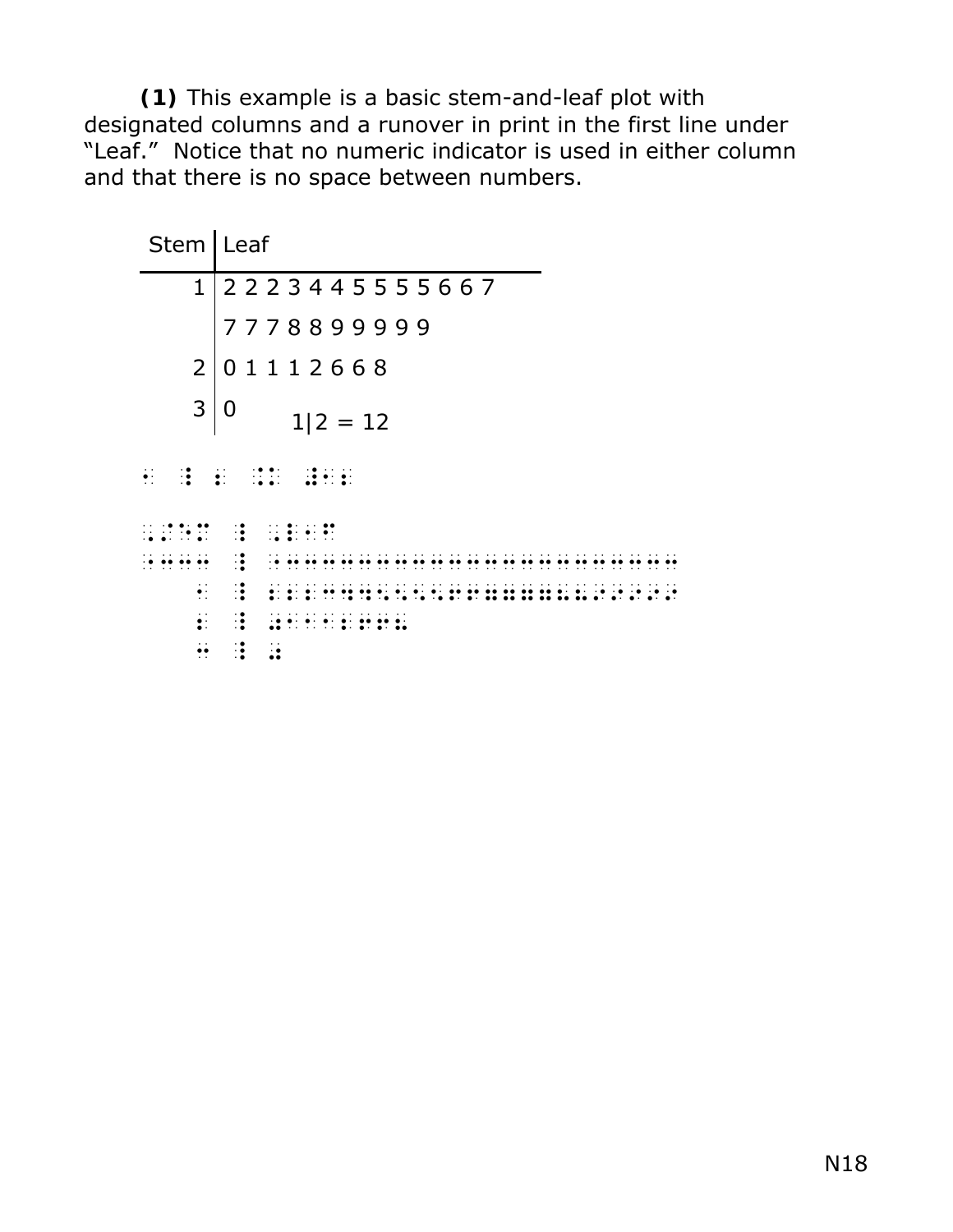**(2)** This example is also a basic stem-and-leaf plot but without designated column headings. It also has a blank space in the leaf column next to stem #4.

Even though truncating large numbers is quick and easy, some people prefer to round the original numbers.

The stem-and-leaf plot for the data rounded to the nearest hundred thousand is shown below.

1 0 0 1 1 2 2 2 3 3 5 8 9  $2 2 2 2 4$  $3 \mid 3 \mid 4$ 4  $5 \mid 39$ **Key:** 2|2 represents 2,150,000 to 2,249,999 copies sold

 ,EV5 ?\< TRUNCAT+ L>GE NUMB]S IS QK & EASY AND AND THE THE RESEARCH OF THE RESEARCH THE RESEARCH OF THE RESEARCH OF THE RESEARCH OF THE RESEARCH OF<br>The research of the Research of the Research of the Research of the Research Of the Research of the Research O<br>T ,! /EM-&-L1F PLOT =! DATA R.D\$ 6! NEXT AN ORIGINAL COMPANY OF THE RESIDENT AND RELEASE OF THE RESIDENT AND RELEASE OF THE RELEASE OF THE RELEASE<br>The Release of the Release of the Release of the Release of the Release of the Release of the Release of the R<br>

, KEYS AN AN ISLAM (THE THE THE SERVE AND A REPRESENTATIVE AND THE SERVE AND A SERVE AND A SERVE AND A SERVE A<br>The serve and an internal state and the serve and an annual serve and the server and a serve and an internal s<br> #2,249,999 COPIES SOLD4, 2009 COPIES SOLD4, 2009 COPIES SOLD4, 2009 COPIES SOLD4, 2009 COPIES SOLD4, 2009 COPI<br>2,249,999 COPIES SOLD4, 2009 COPIES SOLD4, 2009 COPIES SOLD4, 2009 COPIES SOLD4, 2009 COPIES SOLD4, 2009 COPI

1 \_ 001122233589 2 2224  $\frac{3}{2}$   $\frac{3}{2}$   $\frac{3}{2}$   $\frac{3}{2}$   $\frac{3}{2}$  $\frac{1}{2}$   $\frac{1}{2}$  $\ddot{5}$   $\ddot{3}$   $\ddot{6}$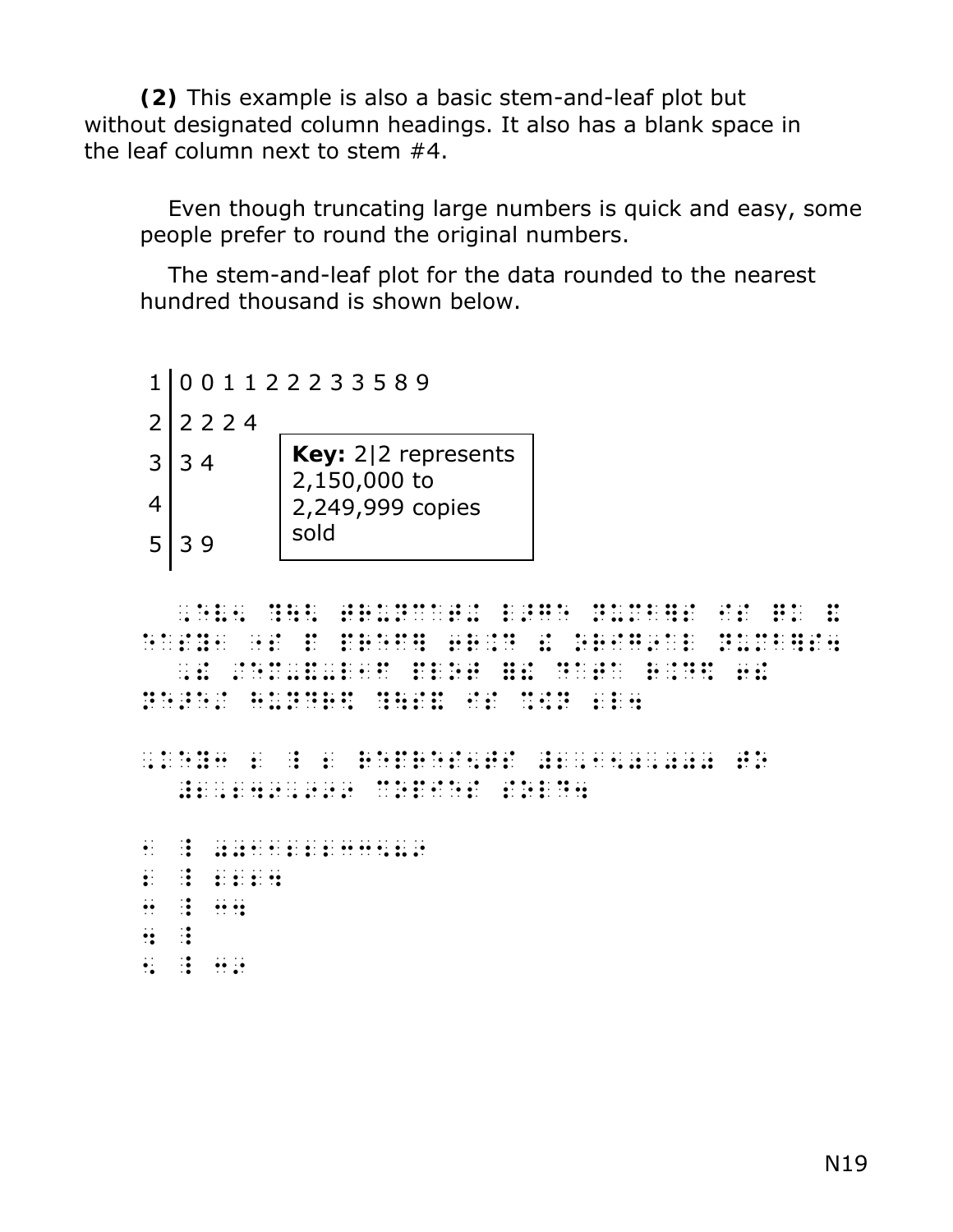**(3)** This example is another undesignated plot with letters instead of numbers in the leaf column. No spaces are needed between letters, whether capitalized or not.

Create a new stem-and-leaf plot. If the leaf represents the temperature of a bird, replace the leaf with the letter *A*. If the leaf represents the temperature of a mammal, replace the leaf with the letter M. The first few rows are shown below.

 $95$  M 96  $97$  M 98 M 99 M M A M

 ,CR1TE A NEW /EM-&-L1F PLOT4 ,IF ! l1F REPRESENT IN THE REPLACEMENT OF THE REPLACEMENT IN THE REPLACEMENT IN THE REPLACEMENT IN THE REPLACEMENT IN TH<br>REPLACEMENT IN THE REPLACEMENT IN THE REPLACEMENT IN THE REPLACEMENT IN THE REPLACEMENT IN THE REPLACEMENT OF  $\mathbf{1}$  , and the state  $\mathbf{1}$  , and  $\mathbf{1}$  ,  $\mathbf{1}$  ,  $\mathbf{1}$  ,  $\mathbf{1}$  ,  $\mathbf{1}$  ,  $\mathbf{1}$  ,  $\mathbf{1}$  ,  $\mathbf{1}$  ,  $\mathbf{1}$  ,  $\mathbf{1}$  ,  $\mathbf{1}$  ,  $\mathbf{1}$  ,  $\mathbf{1}$  ,  $\mathbf{1}$  ,  $\mathbf{1}$  ,  $\mathbf{1}$  ,  $\mathbf{$ TEMP]ATURE (A MAMMAL1 REPLACE ! L1F )! LR ; MARINE AR (1993) LA CARA (1993) LA CARA (1994) LA CARA (1994) LA CARA (1994) LA CARA (1994) LA CARA (1994<br>1946 – LA CARA (1994) LA CARA (1994) LA CARA (1994) LA CARA (1994) LA CARA (1994) LA CARA (1994) LA CARA (199<br>1

 $95 - 91$  $99 - 9$  $\frac{1}{27}$   $\frac{1}{12}$   $\frac{1}{27}$   $\frac{1}{27}$   $\frac{1}{27}$   $\frac{1}{27}$  $98.98 \pm 0.000$ 99 \_ ,M,M,A,M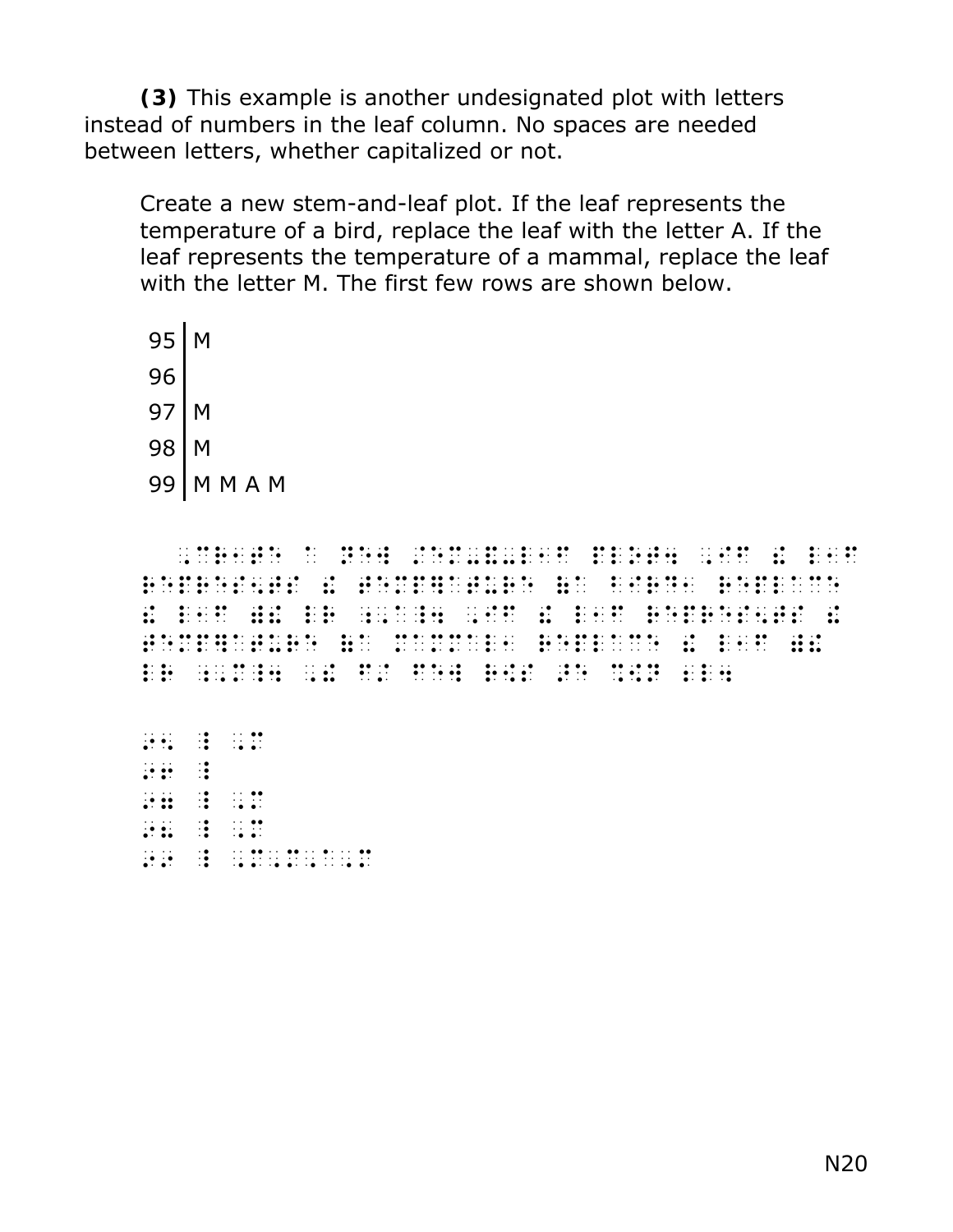**(4)** This example has numbers with decimals in the leaf column.

| Stem                 | Leaf                                           |                                                                     |                                               |           |  |                                                                                      |   |          |                                    |         |                             |  |                      |          |                |  |                   |  |  |  |
|----------------------|------------------------------------------------|---------------------------------------------------------------------|-----------------------------------------------|-----------|--|--------------------------------------------------------------------------------------|---|----------|------------------------------------|---------|-----------------------------|--|----------------------|----------|----------------|--|-------------------|--|--|--|
| 5                    | 8.3                                            |                                                                     |                                               |           |  |                                                                                      |   |          |                                    |         |                             |  |                      |          |                |  |                   |  |  |  |
| 6                    | 4.3 5.1 5.5 6.7 7.0 8.7 9.3                    |                                                                     |                                               |           |  |                                                                                      |   |          |                                    |         |                             |  |                      |          |                |  |                   |  |  |  |
| $\overline{7}$       | 0.0 2.8 3.2 5.8 7.4 7.4                        |                                                                     |                                               |           |  |                                                                                      |   |          |                                    |         |                             |  |                      |          | $5/8.3 = 58.3$ |  |                   |  |  |  |
| $\dddot{\bullet}$    |                                                |                                                                     | $\sim$ $\sim$ $\sim$ $\sim$ $\sim$<br>$\cdot$ |           |  |                                                                                      |   |          |                                    |         |                             |  |                      |          |                |  |                   |  |  |  |
| . <b>. . .</b> .     | $\ddot{\mathbf{z}}$<br>$\cdot \bullet$         | $\cdots$                                                            |                                               |           |  |                                                                                      |   |          |                                    |         |                             |  |                      |          |                |  |                   |  |  |  |
|                      | $\cdot\bullet$<br>$\cdot \bullet$<br>$\cdot$ . |                                                                     |                                               |           |  |                                                                                      |   |          |                                    |         |                             |  |                      |          |                |  |                   |  |  |  |
| $\ddot{\cdot}$       | $\frac{1}{2}$                                  | $\cdots$ . $\bullet$<br>$\bullet\cdot\;\;\cdot\;\;\bullet\;\bullet$ |                                               |           |  |                                                                                      |   |          |                                    |         |                             |  |                      |          |                |  |                   |  |  |  |
| $\ddot{•}$           | $\cdot\bullet$<br>$\dddot{\bullet}$            | $\cdots$ . $\bullet$<br>$\cdots$<br>$\cdot$                         |                                               |           |  | $\cdots$ . $\bullet$                                                                 |   | $\cdots$ |                                    |         | $\cdot \bullet \cdot \cdot$ |  | $\cdots$ . $\bullet$ | $\cdots$ |                |  | $\cdot \cdot$<br> |  |  |  |
| $\ddot{\phantom{a}}$ | ः                                              | $\cdots$                                                            |                                               | $\cdot$ . |  | $\bullet\cdot\cdot\cdot\bullet\cdot$<br>$\bullet\cdot\ \cdot\bullet\ \bullet\bullet$ | . |          | $\cdot$ .<br>$\cdot$ . $\bullet$ . | $\cdot$ | $\cdot$<br>$\cdots$ .       |  | $\cdots$             | $\cdots$ |                |  |                   |  |  |  |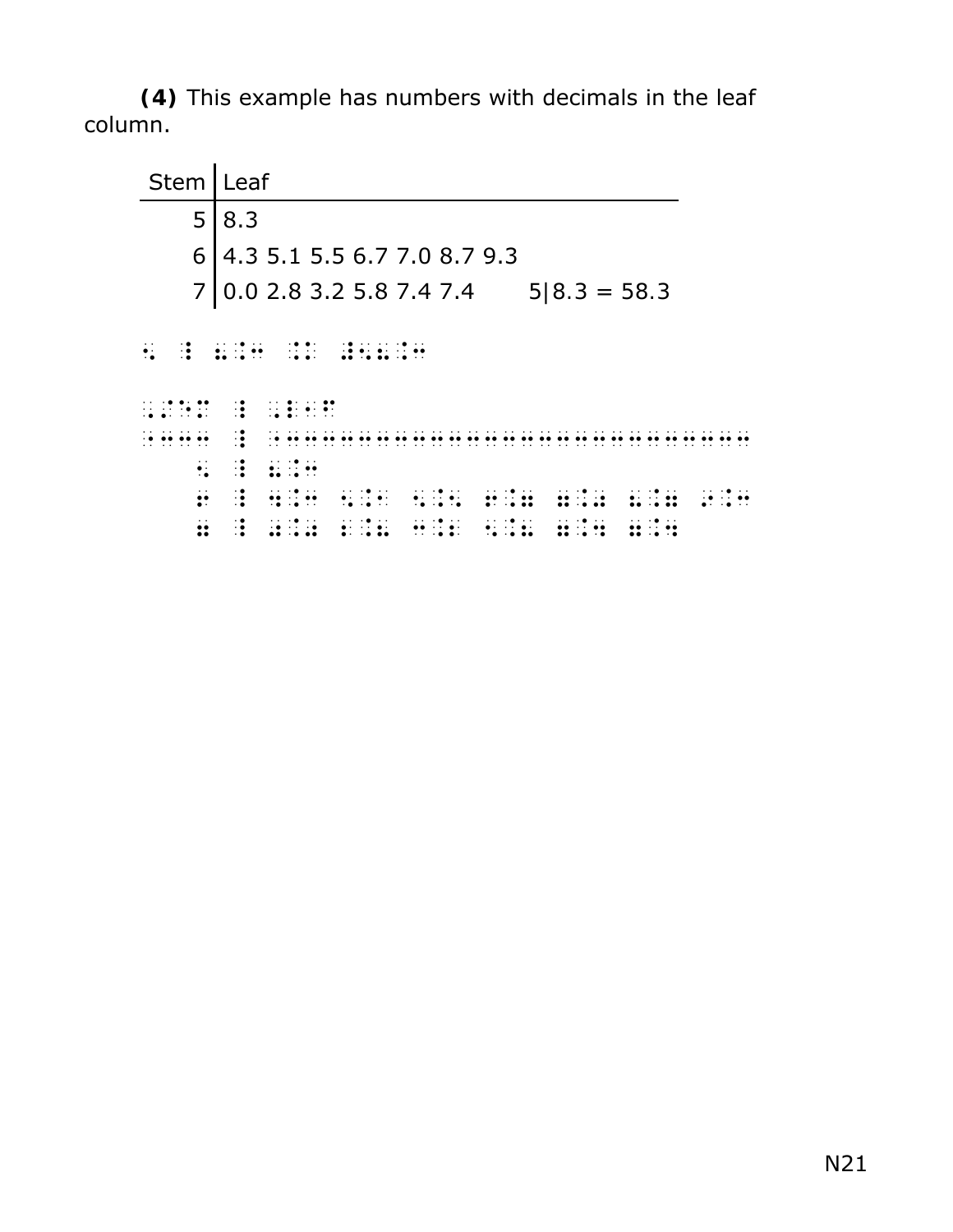**(5)** This example is called a back-to-back stem-and-leaf plot and is used when two sets of data are to be compared. Notice that there are two keys in these types of plots. Always put the left column key first followed by the right column key, both at the margin preceding the plot. Runovers to the left column are two cells to the left; runovers to the right column are two cells to the right.

| <b>Second Grade Classes</b>                                                                                                                                                                              |                                                                | <b>Fifth Grade Classes</b>                                                                                      |  |  |  |  |  |  |  |
|----------------------------------------------------------------------------------------------------------------------------------------------------------------------------------------------------------|----------------------------------------------------------------|-----------------------------------------------------------------------------------------------------------------|--|--|--|--|--|--|--|
| $0 \mid 5 \mid$ represents                                                                                                                                                                               | 5<br>4220                                                      | 2469<br>$ 5 2$ represents                                                                                       |  |  |  |  |  |  |  |
| a score of 50                                                                                                                                                                                            | 453150<br>6                                                    | a score of 52<br>24790                                                                                          |  |  |  |  |  |  |  |
|                                                                                                                                                                                                          | 987776655521<br>$\overline{7}$                                 | 111223334556667899900                                                                                           |  |  |  |  |  |  |  |
| 999998888776655444332110                                                                                                                                                                                 | 8                                                              | 122244455789                                                                                                    |  |  |  |  |  |  |  |
|                                                                                                                                                                                                          | 9<br>98877753320                                               | 223577780                                                                                                       |  |  |  |  |  |  |  |
|                                                                                                                                                                                                          | 10                                                             | 00                                                                                                              |  |  |  |  |  |  |  |
|                                                                                                                                                                                                          |                                                                |                                                                                                                 |  |  |  |  |  |  |  |
| $\frac{1}{2}$ $\frac{1}{2}$ $\frac{1}{2}$ $\frac{1}{2}$ $\frac{1}{2}$ $\frac{1}{2}$                                                                                                                      |                                                                |                                                                                                                 |  |  |  |  |  |  |  |
| $\ddot{\cdot}$                                                                                                                                                                                           |                                                                | $\frac{1}{2}$                                                                                                   |  |  |  |  |  |  |  |
| $\mathbb{R}$<br>$\frac{1}{2}$<br>$\frac{1}{2}$<br>$\mathbf{E}$<br>$\frac{1}{20}$ $\frac{1}{20}$ $\frac{1}{20}$ $\frac{1}{20}$ $\frac{1}{20}$ $\frac{1}{20}$ $\frac{1}{20}$ $\frac{1}{20}$ $\frac{1}{20}$ | $\ddot{\ddot{\cdot}}$                                          | $\ddot{\mathbf{u}}$<br><b>REAL</b><br>$\ddot{\cdot}$                                                            |  |  |  |  |  |  |  |
|                                                                                                                                                                                                          | $\ddot{\cdot}$<br>$\ddot{\cdot}$                               |                                                                                                                 |  |  |  |  |  |  |  |
| 11 99 91 91 19 19 19 91 19<br>14 11 91 11 12 91 91 10 10                                                                                                                                                 | $\ddot{\cdot}$<br>$\dddot{\bullet}$                            |                                                                                                                 |  |  |  |  |  |  |  |
|                                                                                                                                                                                                          | $\ddot{\cdot}$                                                 |                                                                                                                 |  |  |  |  |  |  |  |
| <b>WEB 2002</b>                                                                                                                                                                                          | $\ddot{\cdot}$<br>$\ddot{\cdot}$<br>$\frac{1}{2}$              | $\ddot{z}$ is the $\ddot{z}$                                                                                    |  |  |  |  |  |  |  |
|                                                                                                                                                                                                          | $\ddot{\mathbf{e}}$<br>$\ddot{\cdot}$<br>$\frac{1}{2}$         | $\frac{1}{2}$ $\frac{1}{2}$ $\frac{1}{2}$ $\frac{1}{2}$ $\frac{1}{2}$ $\frac{1}{2}$ $\frac{1}{2}$ $\frac{1}{2}$ |  |  |  |  |  |  |  |
|                                                                                                                                                                                                          | $\ddot{\cdot}$<br>$\ddot{•}$<br>$\dddot{\bullet}$              | .<br>$\frac{1}{2}$                                                                                              |  |  |  |  |  |  |  |
|                                                                                                                                                                                                          | $\ddot{\cdot}$<br>$\ddot{\cdot}$                               | <b>REAR AND AN</b>                                                                                              |  |  |  |  |  |  |  |
| .                                                                                                                                                                                                        | $\ddot{\cdot}$<br>$\ddot{\cdot}$<br>$\ddot{\cdot}$             |                                                                                                                 |  |  |  |  |  |  |  |
|                                                                                                                                                                                                          | $\ddot{\cdot}$<br>$\ddot{\cdot}$                               |                                                                                                                 |  |  |  |  |  |  |  |
| $\ddotsc$ $\ddotsc$ $\ddotsc$ $\ddotsc$ $\ddotsc$ $\ddotsc$ $\ddotsc$                                                                                                                                    | $\ddot{\cdot}$<br>$\ddot{\cdot}$<br>∷                          |                                                                                                                 |  |  |  |  |  |  |  |
|                                                                                                                                                                                                          | $\dddot{\bullet}$<br>$\ddot{\bullet}$<br>$\ddot{\ddot{\cdot}}$ | $\ddot{\ddot{\bm{x}}}$                                                                                          |  |  |  |  |  |  |  |

#### **Mr. Abel's Test Scores**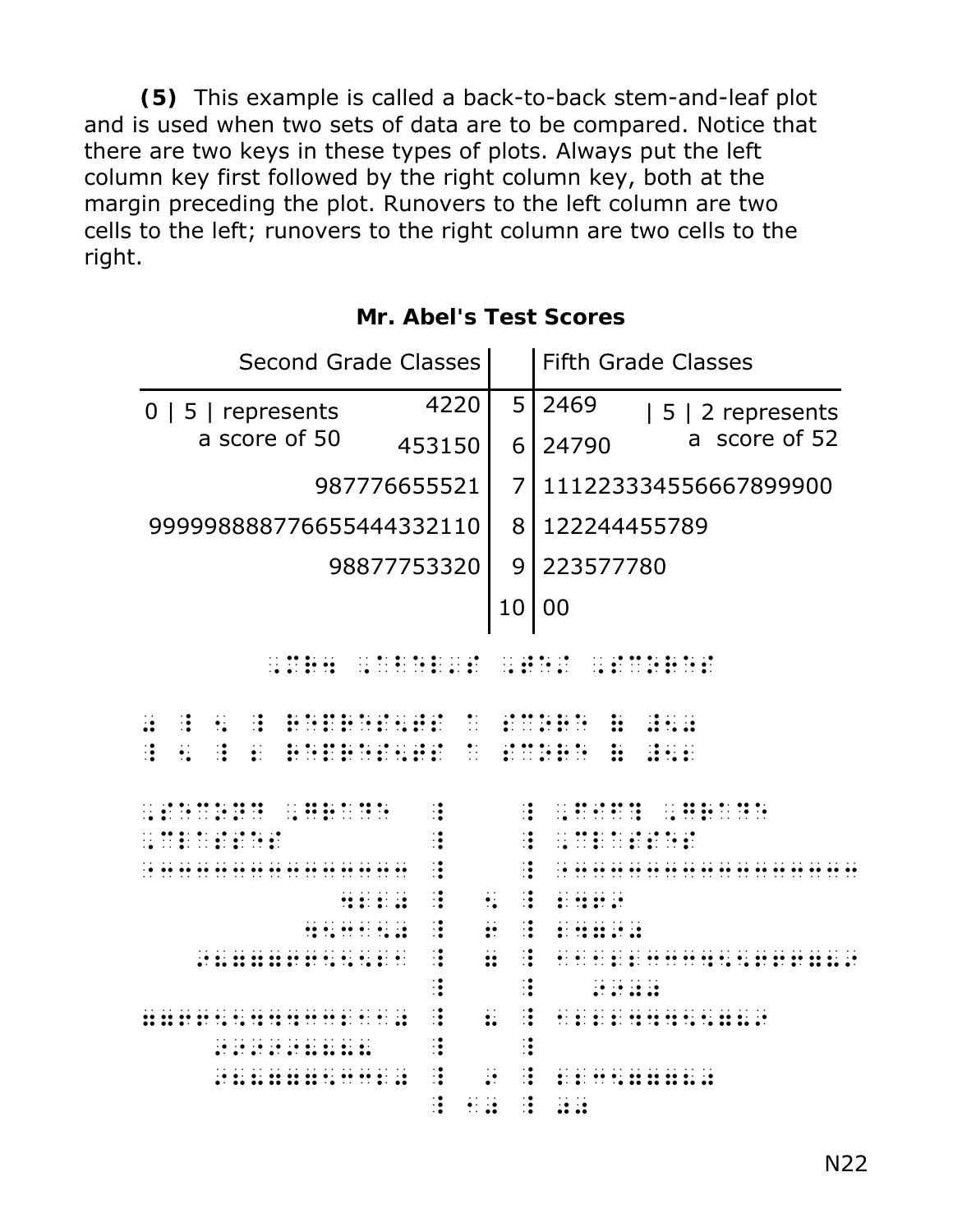# **APPENDIX A COMBINATIONS OF TYPE-FORM, ALPHABETIC, AND CAPITALIZATION INDICATORS**

#### **LOWER-CASE LETTERS**

[page 208] Sanserif: Change braille to:

,.;

# **CAPITALIZED LETTERS**

Sanserif: Change braille to:

,.;,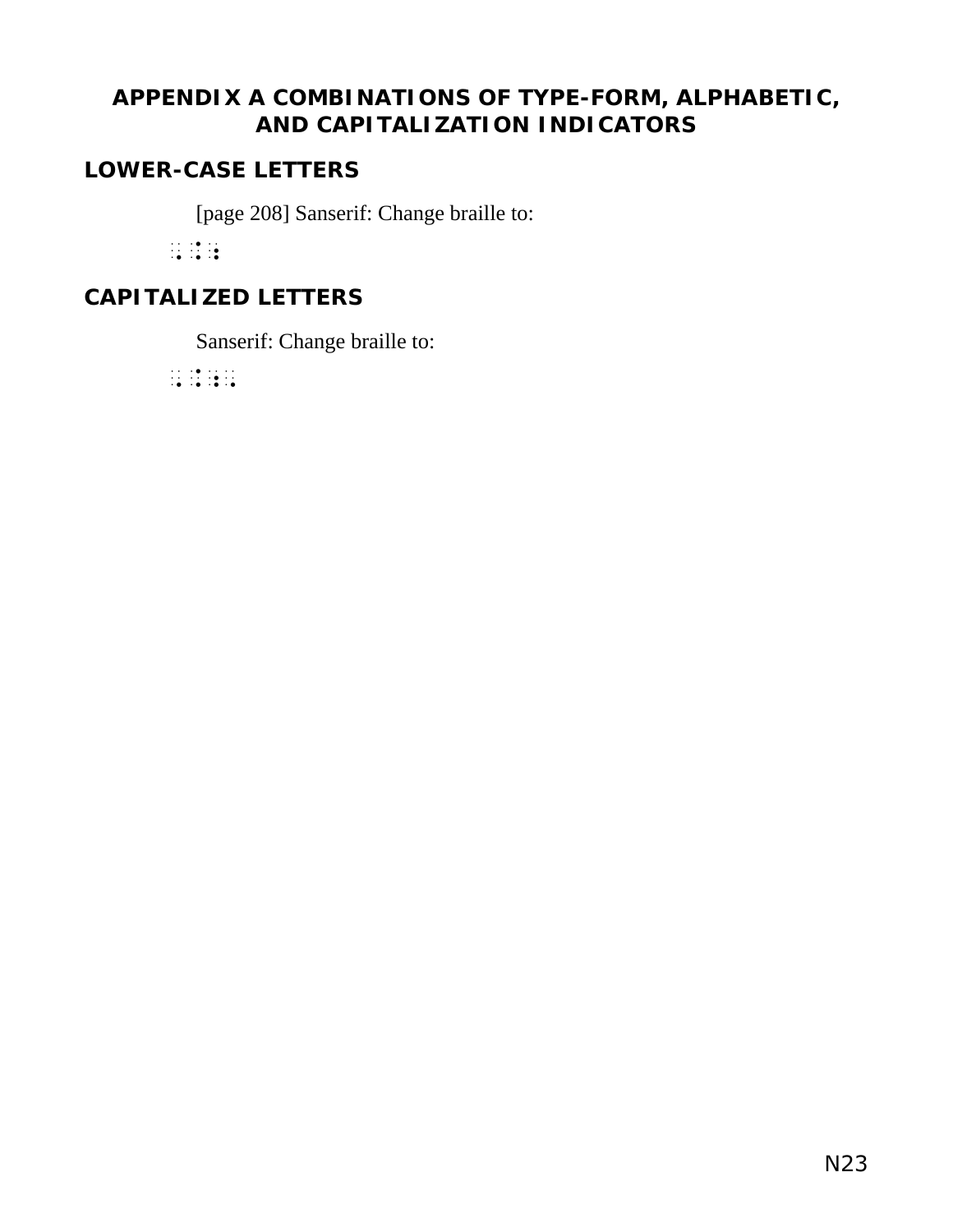# **APPENDIX B -- INDEX OF BRAILLE SYMBOLS**

[page 219] Change print page number for Hebrew tsadi from 152 to 24; single integral print page number from 25 to 122. Add print page 25 for Russian yerih.

[page 238] Change braille example for "Empty Set" to:

 $\frac{1}{2}$